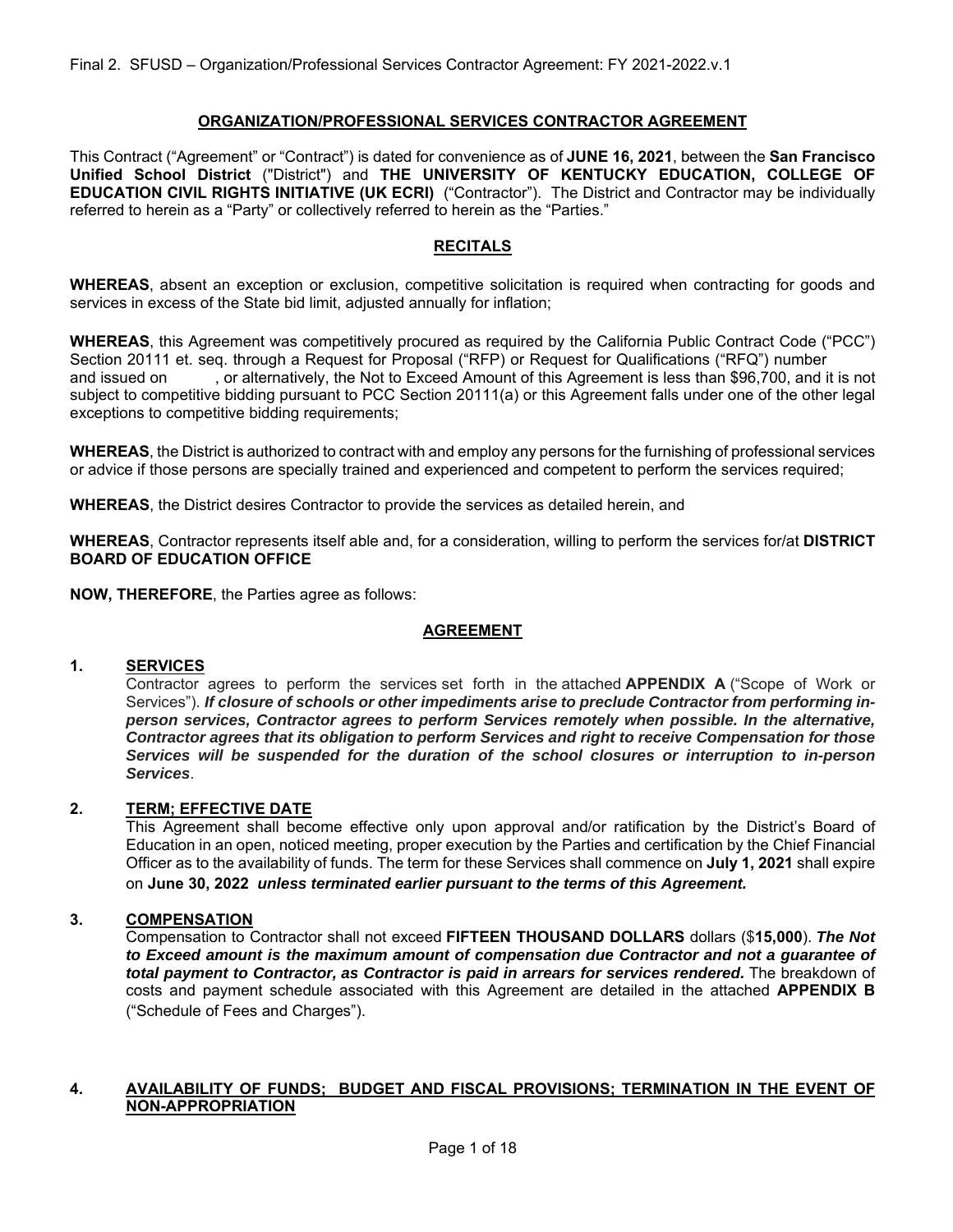- a. This Agreement is subject to the budget and fiscal policies, regulations and practices of the District, and approval and appropriation of funds for this Agreement.
- b. The amount of the District's obligation hereunder shall not at any time exceed the amount herein stated.
- c. The District has no obligation to renew this Agreement after expiration of its term.
- d. If funds are appropriated for only a portion of a fiscal year, this Agreement will terminate, without penalty, at the end of the term for which funds are appropriated.
- e. Contractor's assumption of risk of possible non-appropriation is part of the consideration for this Agreement.

#### **5. DISALLOWANCE**

- a. If Contractor claims or receives payment from the District for a service that is later disallowed by the State of California or United States Government, Contractor shall promptly refund the disallowed amount to the District upon the District's request. At its option, the District may offset the amount disallowed from any payment due or that may become due to Contractor under this Agreement.
- b. By executing this Agreement, Contractor certifies that Contractor is not suspended, debarred or otherwise excluded from participation in federal or state programs. Contractor acknowledges that this certification of eligibility to receive state or federal funds is a material term of this Agreement.

# **6. SUBMITTING FALSE CLAIMS; MONETARY PENALTIES**

Pursuant to Government Code §12650 et. seq., any person, including a contractor, subcontractor or Contractor, who submits a false claim, shall be liable to the District for three times the amount of damages which the District sustains because of the false claim. A person who commits a false claim act shall also be liable to the District for the costs of a civil action brought to recover any of those penalties or damages, and may be liable to the District for a civil penalty of up to ten thousand dollars (\$10,000) for each false claim. A person will be deemed to have submitted a false claim to the District if the person:

- a. knowingly presents or causes to be presented to an officer or employee of the District, a false claim for payment or approval;
- b. knowingly makes, uses, or causes to be made or used a false record or statement to get a false claim paid or approved by the District;
- c. conspires to defraud the District by getting a false claim allowed or paid by the District;
- d. has possession, custody, or control of public property or money used or to be used by the District and knowingly delivers or causes to be delivered less property than the amount for which the person receives a certificate or receipt;
- e. is authorized to make or deliver a document certifying receipt of property used or to be used by the District and knowingly makes or delivers a receipt that falsely represents the property used or to be used;
- f. knowingly buys, or receives as a pledge of an obligation or debt, public property from any person who lawfully may not sell or pledge the property;
- g. knowingly makes, uses, or causes to be made or used a false record or statement to conceal, avoid, or decrease an obligation to pay or transmit money or property to the District; or
- h. is a beneficiary of an inadvertent submission of a false claim to the District, subsequently discovers the falsity of the claim, and fails to disclose the false claim to the District within a reasonable time after discovery of the false claim.

# **7. PAYMENT DOES NOT IMPLY ACCEPTANCE OF WORK**

No payment shall in any way lessen the liability of Contractor to remedy or replace unsatisfactory work, service, equipment, or materials, if the unsatisfactory character of such work, service, equipment or materials was not detected at the time of payment. Service, materials, equipment, components, or workmanship that do not conform to the requirements of this Agreement may be rejected by the District and in such case must be remedied or replaced by Contractor without delay at no additional cost to the District.

# **8. RESPONSIBILITY FOR EQUIPMENT**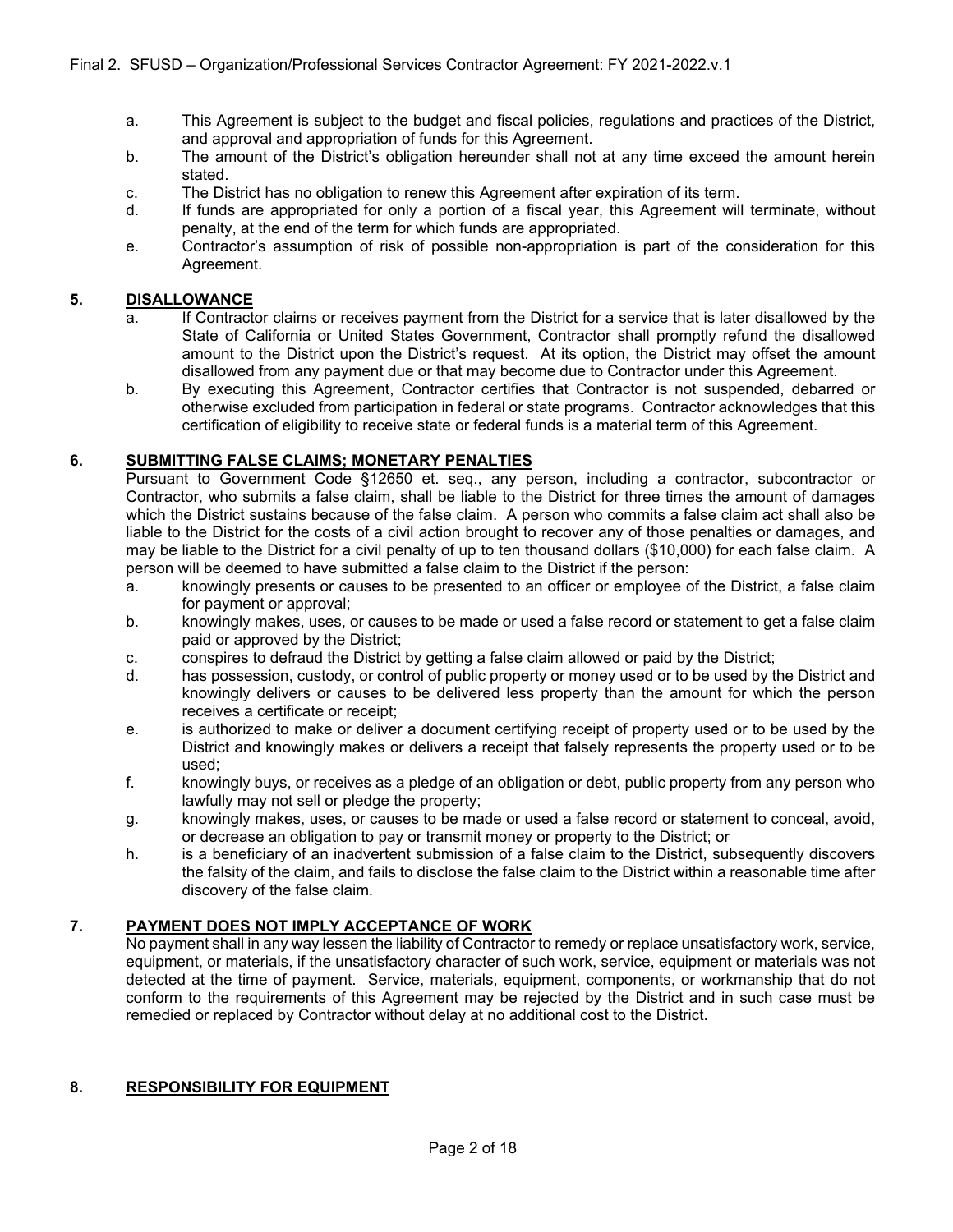The District shall not be responsible for any damages to persons or property as a result of the use, misuse or failure of any equipment used by Contractor, even though such equipment be furnished, rented or loaned to Contractor by the District.

# **9. TAXES**

Contractor shall pay all taxes levied in connection with this Agreement, or the services delivered pursuant hereto.

### **10. INDEPENDENT CONTRACTOR**

- a. Contractor or any agent or employee of Contractor shall be deemed at all times to be an independent contractor and not an employee of the District. Contractor shall be wholly responsible for the manner in which it performs the services required of it under this Agreement. Nothing contained in this Agreement shall be construed as creating an employment or agency relationship between the District and Contractor or its agents and employees.
- b. Any terms in this Agreement referring to direction from the District shall be construed as providing for direction as to policy and the result of Contractor's work only, and not as the means by which such a result is obtained. The District does not retain the right to control the means or the method by which Contractor performs work under this Agreement. Nothing contained in this Agreement shall be construed as creating an employment or agency relationship between the District and Contractor or its agents and employees.
- c. If any governmental authority should, nevertheless, determine that Contractor is an employee, then the District's payment obligations hereunder shall be reduced so that the aggregate amount of payments directly to Contractor and to the applicable governmental authority does not exceed the maximum amount specified in this Agreement. Contractor shall refund any amounts necessary to effect such reduction.

#### **11. INDEMNIFICATION**

Contractor shall indemnify and hold harmless the District, its Board, officers, employees and agents from, and, if requested, shall defend them against any and all claims, demands, liabilities, obligations, losses, damages, judgments, costs or expenses (including legal fees and costs of investigation) (collectively "Claim"), whether actual or alleged, arising directly or indirectly from or in any way connected with the performance of this Agreement by Contractor and/or Contractor's agents, including but not limited to any Claim for personal injury, death, property damage, loss of profits, infringement upon intellectual property rights, failure to comply with the criminal background check requirements of Education Code section 45125.1 and/or disclosure of confidential information which might be obtained by Contractor or Contractor's agents in the performance of this Agreement. Notwithstanding the foregoing, Contractor shall have no obligation under this Section with respect to any Claim that is caused by the active negligence or willful misconduct of District and which is not contributed to by any act or omission (including any failure to perform any duty imposed by law) by Contractor or Contractor's agents.

# **12. INSURANCE**

Contractor shall procure and maintain for the duration of the contract insurance against claims for injuries to persons or damages to property which may arise from or in connection with the performance of the work hereunder and the results of that work by the Contractor, his or her agents, representatives or subcontractors. Specifics regarding the amount and type of insurance are set-forth in the attached **APPENDIX C** ("Insurance Requirements").

#### **13. LIABILITY OF DISTRICT**

DISTRICT'S PAYMENT OBLIGATIONS UNDER THIS AGREEMENT SHALL BE LIMITED TO THE PAYMENT PROVIDED TO CONTRACTOR UNDER THIS AGREEMENT. DISTRICT SHALL NOT BE LIABLE FOR ANY SPECIAL, CONSEQUENTIAL, INDIRECT OR INCIDENTAL DAMAGES, INCLUDING BUT NOT LIMITED TO LOST PROFITS, IN CONNECTION WITH THIS AGREEMENT.

# **14. DEFAULT**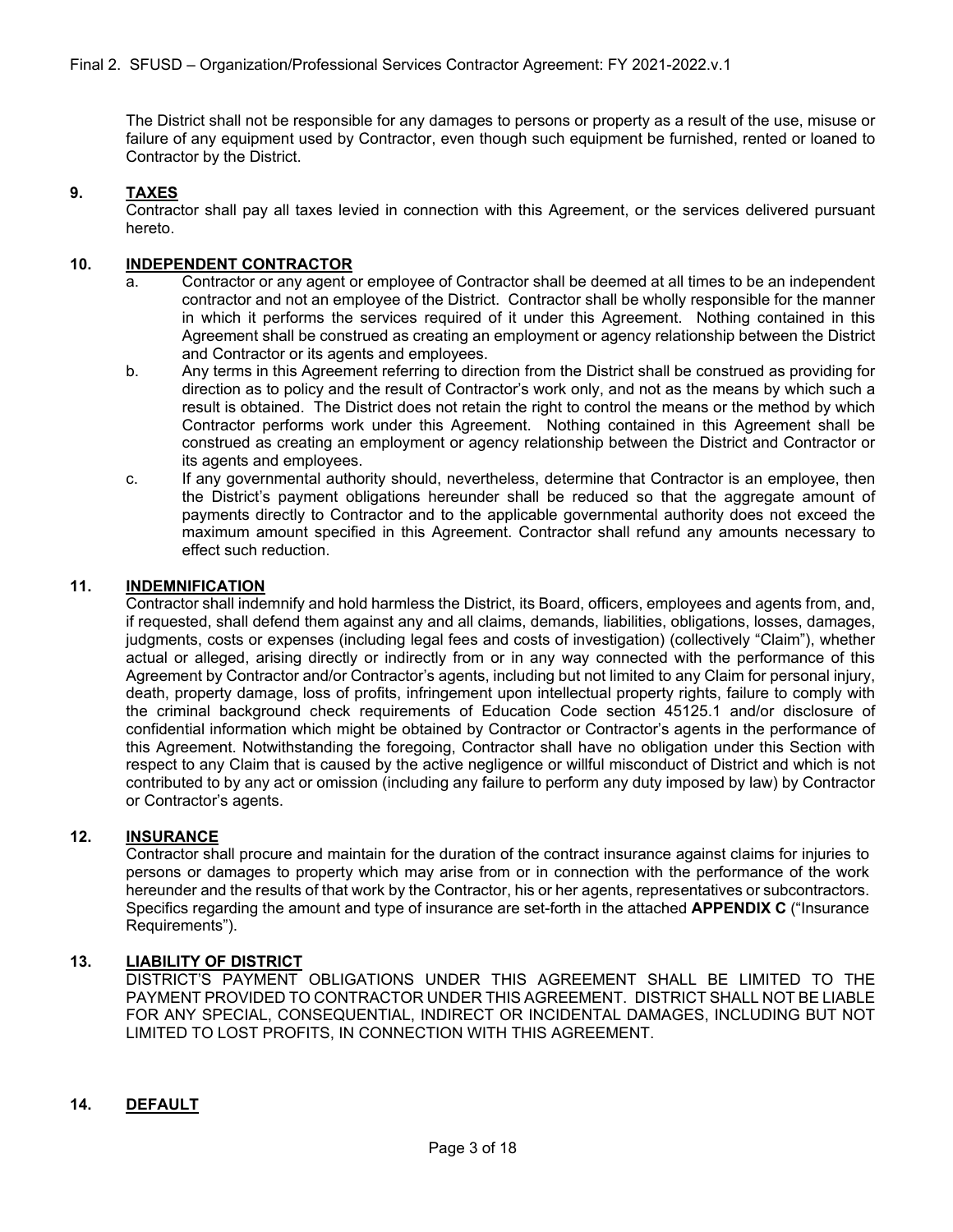Contractor shall be in default if Contractor: (a) fails to perform any term, covenant, or condition contained in this Agreement; (b) files or is the subject of a petition for bankruptcy or insolvency; or, (c) has a court-ordered receiver or trustee appointed with respect to Contractor's assets.

#### **15. REMEDIES**

If a default has occurred and is continuing, the District may, in its sole discretion, and individually or in combination with any other remedy:

- a. Terminate this Agreement upon ten or fewer days' written notice at the discretion of the District. District shall specify the date of termination in its written notice of termination for default. Contractor shall be paid for services satisfactorily rendered through the date of termination;
- b. Offset the amount of any outstanding liability of Contractor against funds otherwise due and owing hereunder or any other agreement with Contractor;
- c. Withhold funds due hereunder;
- d. Cure the default, in which event all amounts expended by the District in effecting such cure shall be payable upon demand, with interest from the date of incurrence at the maximum rate permitted by law; and/or
- e. Exercise any other remedy available by law.

#### **16. TERMINATION**

- a. It is expressly understood and agreed that in an event of default by the Contractor under this Agreement, this Agreement may be terminated for cause by the District and all the Contractor's rights hereunder ended. Termination for cause shall be upon ten (10) days written notice, and no work will be undertaken by Contractor after receipt of the notice of termination for cause, with the exception of actions necessary to effectuate the termination.
- b. It is further understood and agreed that the District may terminate this Agreement for the District's convenience and without cause at any time by giving the Contractor thirty (30) days written notice of such termination.
- c. Upon receipt of any notice of termination of this Agreement, Contractor shall commence and perform, with diligence, all actions necessary on the part of Contractor to effect the termination of this Agreement on the date specified by District in a manner that minimizes the liability of Contractor and District to third parties as a result of termination. All such actions shall be subject to prior approval by District and shall include, without limitation: canceling orders, assigning interests to the District, settling outstanding liabilities and claims, securing and safe-guarding District property, and halting or completing services in the manner specified by the District.
- d. In no event shall District be liable for costs incurred by Contractor or any of its subcontractors after the effective date of termination, except for those costs specifically approved by the District as necessary to effect the termination in a manner acceptable to the District. Such non-recoverable costs include, but are not limited to, anticipated profits on this Agreement, post-termination employee salaries, posttermination administrative expenses, post-termination overhead or unabsorbed overhead, attorneys' fees or other costs relating to the prosecution of a claim or lawsuit, prejudgment interest.
- e. Within thirty (30) days after the effective date of termination, the Contractor will submit an itemized invoice detailing the unpaid costs incurred for the services rendered pursuant to this Agreement up to the effective date of termination. The District's payment obligation under this Section shall survive termination of this Agreement. Upon payment of approved charges under such invoice by the District, the District shall be under no further obligation to the Contractor, monetarily or otherwise.

# **17. NOTICES**

Any notices or communications required or permitted to be given by this Agreement must be (i) given in writing and (ii) personally delivered or mailed, by prepaid, certified mail or overnight courier, or transmitted by electronic mail transmission (including PDF), to the Party to whom such notice or communication is directed, to the mailing address or regularly-monitored electronic mail address of such Party as follows:

NOTICE TO THE DISTRICT: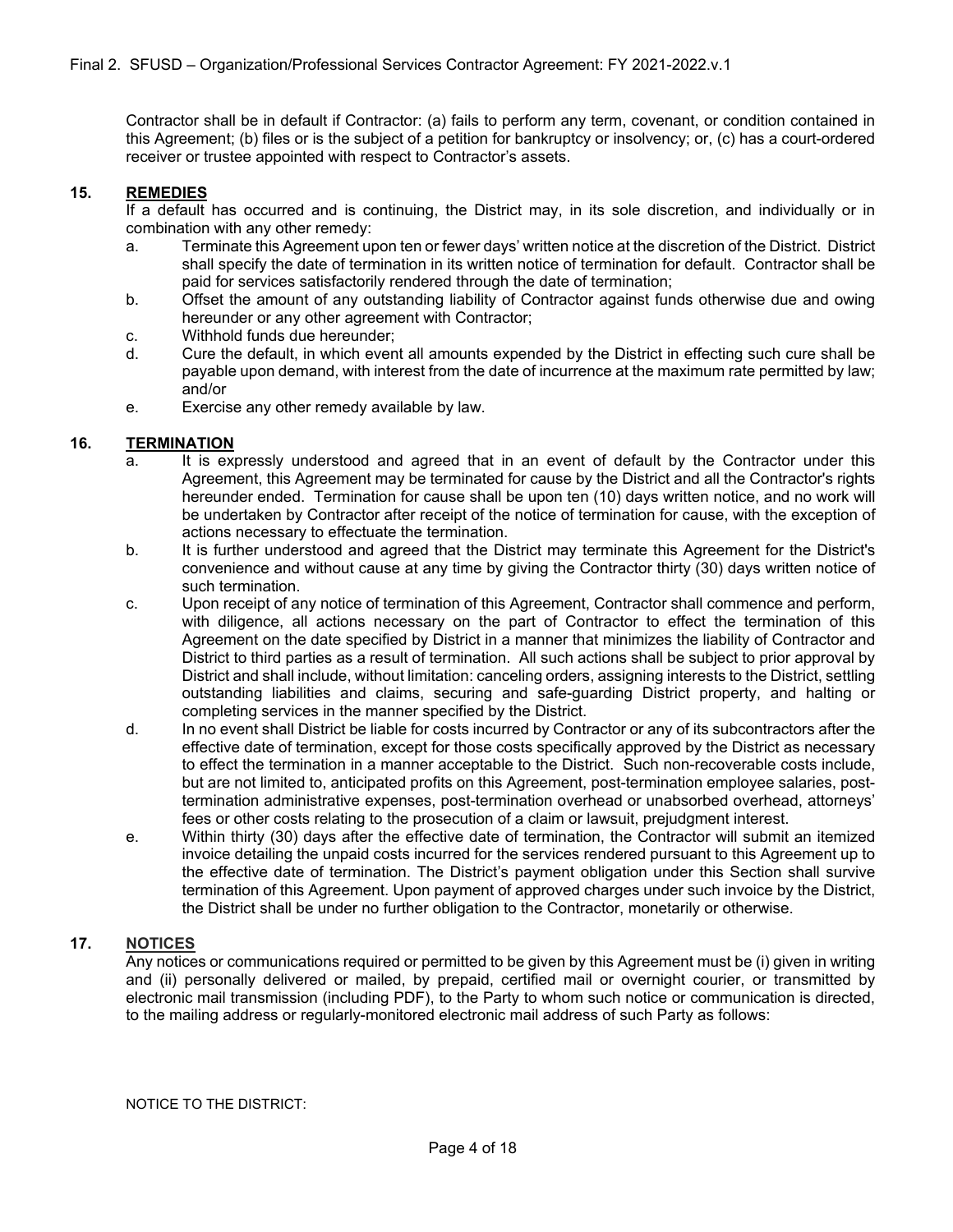| SITE/DEPARTMENT                | DISTRICT BOARD OF EDUCATION OFFICE |
|--------------------------------|------------------------------------|
| <b>HEAD OF SITE/DEPARTMENT</b> | <b>GABRIELA LOPEZ, PRESIDENT</b>   |
| CONTACT PERSON                 | <b>CHERYL DESANTI</b>              |
| STREET ADDRESS                 | 555 FRANKLIN STREET. ROOM302E      |
| CITY, STATE, ZIP               | San Francisco, CA 94102            |
| TFI FPHONF                     | $(415)$ 241.6121                   |
| <b>FMAIL ADDRESS</b>           | desantic@sfusd.edu                 |

#### NOTICE TO THE CONTRACTOR:

| CONTRACTOR NAME       | THE UNIVERSITY OF KENTUCKY EDUCATION. COLLEGE<br>OF EDUCATION CIVIL RIGHTS INITIATIVE (UK ECRI) |
|-----------------------|-------------------------------------------------------------------------------------------------|
| <b>CONTACT PERSON</b> |                                                                                                 |
| STREET ADDRESS        |                                                                                                 |
| CITY, STATE, ZIP      |                                                                                                 |
| TFI FPHONF            |                                                                                                 |
| <b>FMAIL ADDRESS</b>  |                                                                                                 |

#### **With Copy to:**

San Francisco Unified School District Procurement Department 135 Van Ness Street, Room 310 San Francisco, CA 94102 contract@sfusd.edu

Any such notice or communication shall be deemed to have been given on (i) the day such notice or communication is personally delivered, (ii) three (3) days after such notice or communication is mailed by prepaid certified or registered mail, (iii) one (1) working day after such notice or communication is sent by overnight courier, or (iv) the day such notice or communication is sent electronically, provided that the sender has received a confirmation of such electronic transmission. A Party may, for purposes of this Agreement, change his, her or its address, email address or the person to whom a notice or other communication is marked to the attention of, by giving notice of such change to the other Party pursuant to this Section.

# **18. COVID 19 HEALTH & SAFETY REQUIREMENTS FOR A CONTRACTOR**

- a. If Contractor, its employees and/or sub-Contractors ("Contractor Parties") will be entering a District school site or facility in connection with performance of services under this Agreement such that Contractor Parties will be in contact with District staff, contractors, or students, then Contractor shall at all times during the duration of the Agreement maintain compliance with the Covid-19 certification requirements as set forth herein.
- b. Contractor shall maintain on file documents confirming that Contractor Parties have been fully vaccinated against Covid-19 or if Contractor Parties cannot receive the Covid-19 vaccine due to disability (i.e., allergy to a vaccine ingredient, pregnancy, or breastfeeding) or a sincerely held religious belief, Contractor Parties may instead show proof of a negative Covid-19 test administered within 72 hours of each entrance upon a District school site or facility. These documents shall be regularly maintained and updated by Contractor and shall be available to District upon request or audit. Contractor further agrees and acknowledges that all new personnel hired after the Effective Date of this Agreement are subject to the Covid-19 certification requirements and shall be prohibited from having any contact with District staff, contractors, or students until the Covid-19 certification requirements have been satisfied.
- c. All costs to comply with the Covid-19 certification requirements are the Contractor's responsibility.
- d. Contractor shall indemnify, defend and hold harmless the District and its officers, directors, agents and employees from and against claims, damages, losses and expenses, including but not limited to attorneys' fees, arising out of or resulting from any failure to comply with these Covid-19 certification requirements.
- e. Evidence of compliance with these requirements shall be immediately available to the District upon request or audit.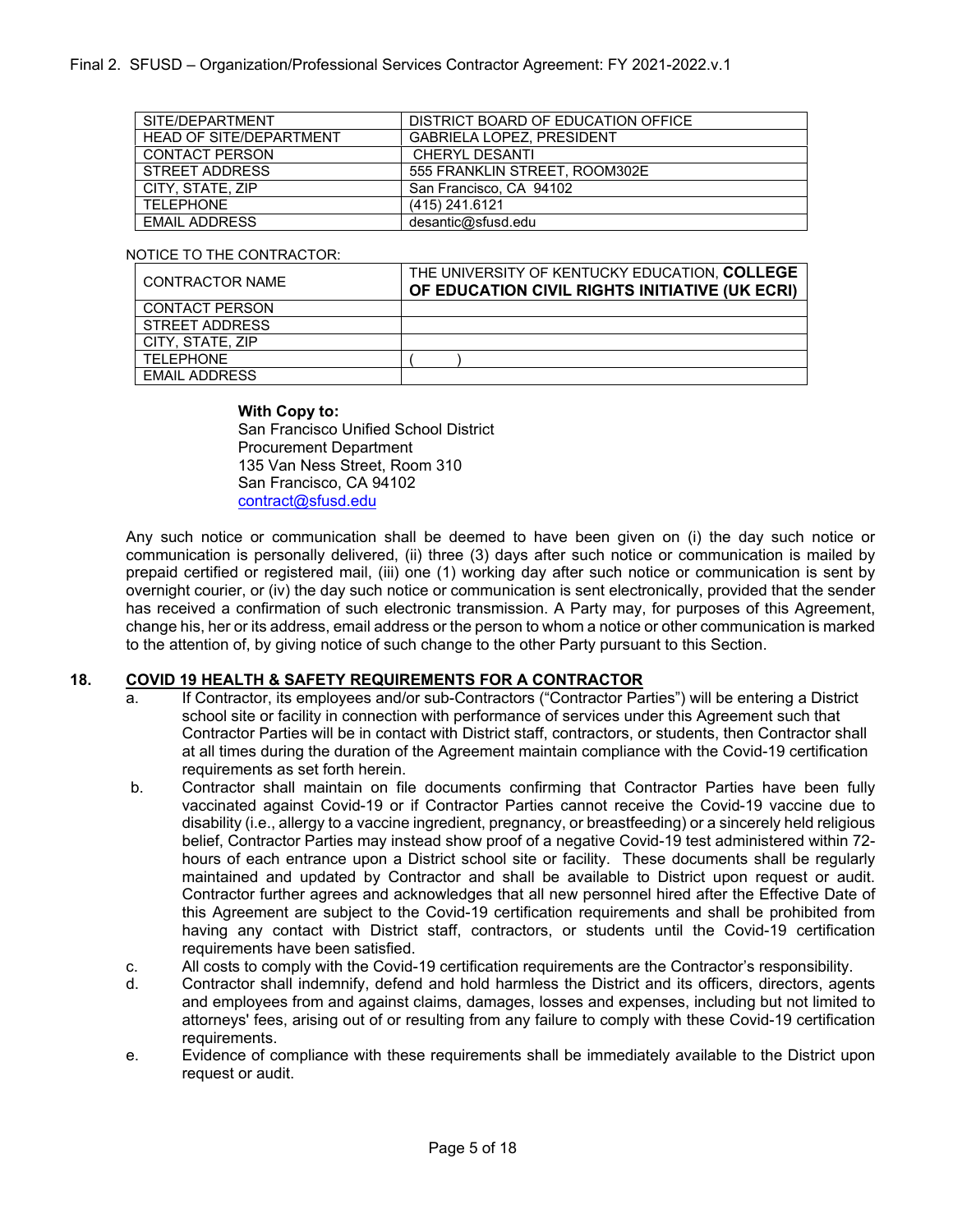# **19. CRIMINAL BACKGROUND CHECK/SUBSEQUENT ARREST NOTIFICATION REQUIREMENTS**

- a. Criminal Background Check
	- 1) Throughout the term of this Agreement, if Contractor or any of its employees, agents or volunteers that Contractor hires or assigns, will have more than limited contact with SFUSD students, Contractor is required to comply with the criminal background check provisions of Education Code Section 45125.1. Contractor must conduct criminal background checks through the California Department of Justice (CDOJ), including both CDOJ and Federal Bureau of Investigation (FBI) background checks, and must obtain subsequent arrest notification (as below), for all Contractor employees, agents, and volunteers who will have more than limited contact with District students pursuant to this Agreement.
	- 2) Contractor certifies that no Contractor employee, agent or volunteer who has been convicted of a serious or violent felony as defined by Education Code Section 45125.1 (citing Education Code Section 45122.1), a sexual offense as defined by Education Code Section 44010, a controlled substance offense as defined by Education Code Section 44011, or any other offense that renders Contractor's proximity to children or services to the District inappropriate, shall have contact with District students under this Agreement. This prohibition does not apply to an employee, agent or volunteer who has obtained a certificate of rehabilitation and pardon pursuant to California Penal Code Section 4852.01 et seq. for a serious or violent felony listed under Education Code Section 45122.1.
	- 3) It is the Contractor's sole responsibility to comply with the CDOJ fingerprint and criminal background investigation requirements and maintain compliance throughout the duration of this Agreement.
	- 4) The District will not be responsible for the costs of the criminal background checks.
	- 5) Contractor's employees, agents or volunteers who will have no contact or only limited contact with students are not required to meet criminal background check and subsequent arrest notification requirements.
	- 6) If Contractor asserts that all of its employees, agents or volunteers will have no contact or only limited contact with District students, the District Administrator supervising this Agreement will be required to affirm that Contractor has correctly disclosed the level of student contact associated with the services provided under this Agreement. The District's determination shall control.
- b. Subsequent Arrest Notification
	- 1) In addition to the initial criminal background check, Contractor will obtain from CDOJ subsequent arrest notification to monitor future arrests of employees, agents and volunteers who will have more than limited contact with District students pursuant to this Agreement. District shall not be responsible for the costs associated with the subsequent arrest notifications.
	- 2) Upon receipt of notice that any of its employees, agents, or volunteers who will have more than limited contact with District students pursuant to this Agreement has been arrested or convicted of a serious or violent felony as defined by Education Code Section 45125.1 (citing Education Code Section 45122.1), a sexual offense as defined by Education Code Section 44010, or a controlled substance offense as defined by Education Code Section 44011, or any other offense that renders Contractor's proximity to children or services to the District inappropriate Contractor will immediately prohibit such employee, agent, or volunteer from having any contact with District students pursuant to this Agreement, and Contractor will immediately notify the District of such arrest.
	- 3) Without limiting any other available legal remedies, failure by Contractor to comply with this Section may result in termination of this Agreement at the District's sole discretion.
- c. Contractor certifies that it will comply with all CDOJ fingerprint and criminal background investigation requirements of Education Code section 45125.1 et seq., and maintain compliance throughout the duration of this Agreement with SFUSD.
- d. Evidence of compliance with these requirements shall be immediately available to the District upon request or audit.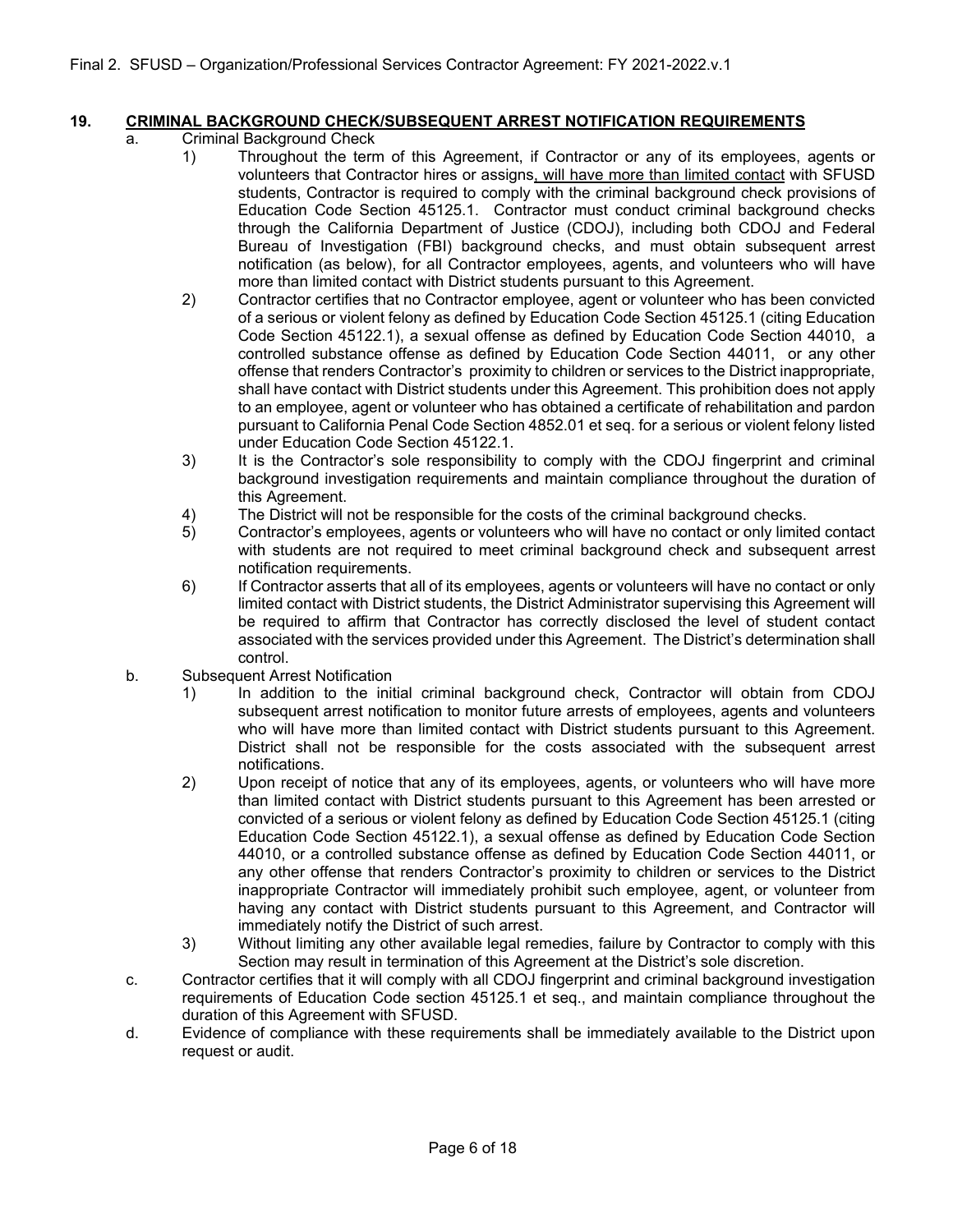# **20. TUBERCULOSIS SCREENING REQUIREMENTS**

- a. California law requires that school consultants working with students be free of infectious tuberculosis (TB).
- b. If Contractor, its employees and/or sub-Contractors ("Contractor Parties") shall or may be on a District school site and have contact with District students three or more times per month during the term of this Agreement, then Contractor shall at all times during the duration of the Agreement maintain compliance with the tuberculosis ("TB") certification requirements as set forth herein.
- c. Contractor shall maintain on file documents confirming that Contractor Parties received a TB test or TB assessment that complies with the requirements of California Education Code section 49406. These documents shall be regularly maintained and updated by Contractor and shall be available to District upon request or audit. Contractor further agrees and acknowledges that all new personnel hired after the Effective Date of this Agreement are subject to the TB certification requirements and shall be prohibited from having any contact with District students until the TB certification requirements have been satisfied.
- d. All costs to comply with the TB certification requirements are the Contractor's responsibility.
- e. Contractor shall indemnify, defend and hold harmless the District and its officers, directors, agents and employees from and against claims, damages, losses and expenses, including but not limited to attorneys' fees, arising out of or resulting from any failure to comply with these TB certification requirements.
- f. Evidence of compliance with these requirements shall be immediately available to the District upon request or audit.

# **21. CALIFORNIA STATE TEACHERS RETIREMENT SERVICES - POSTRETIREMENT EARNINGS LIMIT**

- A school district is required to report post-retirement earnings to CalSTRS for retired members who perform creditable service whether the retired member was compensated as an employee of the district, independent contractor or employee of a third party.
- b. When a retired member's earnings exceed the fiscal year limitation, their retirement benefit will be reduced by the amount earned over the annual limit.
- c. The amount reduced may be equal to their monthly retirement benefit payable but shall not exceed the annual retirement benefit payable to the member.
- d. Contractor certifies that it is cognizant and fully informed of regulations regarding Postretirement Earnings Limits applicable to retirees from California State Teachers Retirement Services (CalSTRS). (California Education Code Sections 22714, 24114, 24116, 24214, 24214.5 and 24215.)
- **e. Contractor shall inform the District if owner and/or their employees is a retired member of CalSTRS before receiving payment for services under this Agreement, and all post-retirement earnings shall be reported to CalSTRS.**
- f. Contractor shall indemnify, defend (by counsel reasonably acceptable to the District) and hold harmless the District and its officers, directors, agents and employees from and against claims, damages, losses and expenses, including but not limited to attorneys' fees, arising out of or resulting from any failure to adhere to CalSTRS regulations applicable to retirees Postretirement Earnings Limit.

# **22. CONFLICT OF FINANCIAL INTEREST**

- a. It shall be Contractor's responsibility to know, and comply with, all requirements of California law pertaining to Conflicts of Financial Interest in contracting with public agencies. It is the obligation of the Contractor to determine whether or not participation in a contract may constitute a conflict of interest. While the District staff maintains records regarding the award and execution of contracts, it does not have access to specific information concerning which entities, partners, subcontractors or team members perform specific work on these contracts. A conflict of interest or an unfair advantage may exist without any knowledge of the District. The determination of the potential for a conflict must be made by the Contractor. Contractor is responsible to notify the District immediately if it finds that a potential conflict may exist.
- b. Contractor certifies that it has read, understood and will comply with conflict of interest laws and regulations, set-forth in **Board Rule and Procedure 9270** / **Conflict of Interest and the Appendix to Board Rule and Procedure 9270** / **Conflict of Interest.**
- c. Contractor certifies that it is familiar with the provisions of set-forth in **Board Rule and Procedure 9270** / **Conflict of Interest and the Appendix to Board Rule and Procedure 9270**;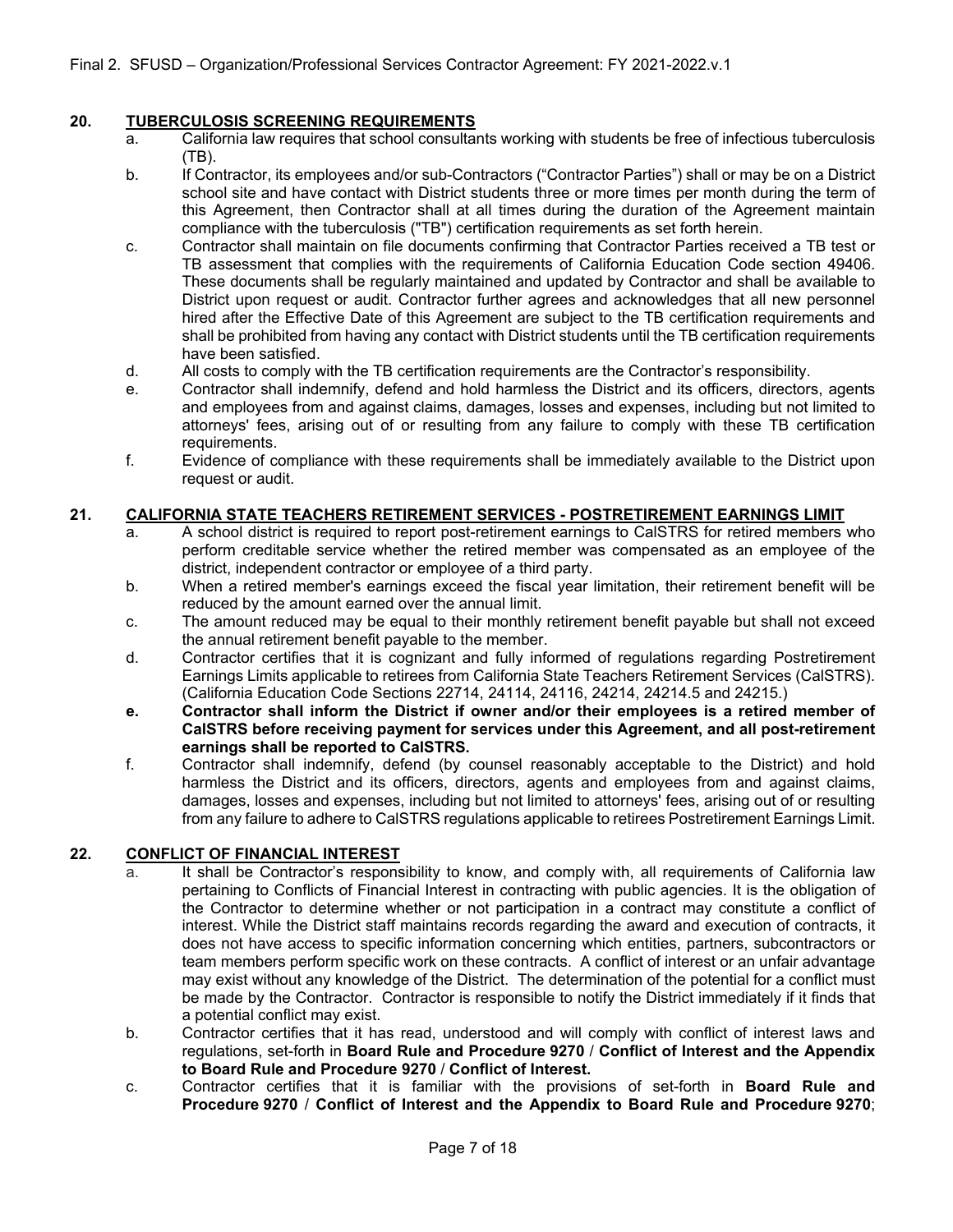certifies that it does not know of any facts that constitute a violation of such provisions; and agrees to promptly notify the District if it becomes aware of any such facts during the term of this Agreement. Please refer to the following links for the complete text of **Board Rule and Procedure 9270** and **Appendix to Board Rule and Procedure 9270:** (right click to open link) **http://go.boarddocs.com/ca/sfusd/Board.nsf/goto?open&id=AGUTL477D602**

**http://go.boarddocs.com/ca/sfusd/Board.nsf/goto?open&id=AWU6KM1553E4**

### **23. NON DISCRIMINATION**

The District is committed to providing equal opportunity for all individuals in education. Contractor understands and agrees that in providing services to the District, it is Contractor's obligation to comply with **Board Policy 0410 / Nondiscrimination in District Programs and Activities**, which requires that all District programs, activities, and practices be free from discrimination based on race, color, ancestry, national origin, ethnic group identification, age, religion, marital or parental status, physical or mental disability, sex, sexual orientation, gender, gender identity or expression, or genetic information; the perception of one or more of such characteristics; or association with a person or group with one or more of these actual or perceived characteristics. To the extent that the services Contractor will provide to the District under this Agreement include the provision of services to students, Contractor further understands and agrees that, in providing such services to the District, Contractor shall comply with **Board Policy 6141 / Curriculum Development and Evaluation**, which recognizes that the District's curriculum may sometimes include instruction related to controversial issues that may arouse strong reactions based on personal values and beliefs, political philosophy, culture, religion, or other influences. The services provided by Contractor shall not reflect adversely upon persons because of their race, color, ancestry, national origin, ethnic group identification, age, religion, marital or parental status, physical or mental disability, sex, sexual orientation, gender, gender identity or expression, or genetic information; the perception of one or more of such characteristics; or association with a person or group with one or more of these actual or perceived characteristics. By signing this Agreement, Contractor certifies that its programs, activities, and practices are free from discrimination and that it shall strictly adhere to and comply with District policies. **Please refer to** the following **links** for the complete text of **Board Policy 0410 and Board Policy 6141:** *(right click to open link)*

http://go.boarddocs.com/ca/sfusd/Board.nsf/goto?open&id=B4T49X7AED0E http://go.boarddocs.com/ca/sfusd/Board.nsf/goto?open&id=AGP2W9042347

# **24. PROPRIETARY INFORMATION OF DISTRICT; STUDENT INFORMATION**

- a. Contractor understands and agrees that, in connection with this Agreement, the Contractor may have access to proprietary and/or confidential information which may be owned or controlled by the District, the disclosure of which to third parties may be damaging to the District, its employees or students. Contractor also understands and agrees that the disclosure of such information may violate state and/or federal law and may subject the Contractor to civil liability. Consequently, Contractor agrees that all information disclosed by the District to the Contractor shall be held in strict confidence and used only in performance of the Agreement, unless disclosure is required by law or court order. Contractor shall exercise the same standard of care to protect such information as is used to protect its own proprietary and/or confidential information and in no case less than a reasonable standard of care.
- b. Contractor shall comply at all times with the requirements of the Family Educational Records Privacy Act ("FERPA") and relevant state law regarding the confidentiality and handling of student records, including but not limited to California Education Code sections 49073 and sequential. Contractor is prohibited from accessing or using confidential student information under this Agreement unless it first obtains prior written parental consent, or an exception to federal and state privacy laws otherwise permits access to confidential student information applies**. Even if access is permitted, Contractor shall not use confidential student data for any purpose other than providing services to the District pursuant to this Agreement. Contractor shall not re-disclose confidential student information to any third party without the prior written consent of the District and any such redisclosure shall be consistent with state and federal law.**
- c. Use of Confidential Student Data for Program Evaluation/Studies. Contractor's access to and use of confidential student data for purposes other than provided for under this Agreement requires **prior written approval** from the District's Office of Research, Planning and Accountability ("RPA"). Contractor must complete and submit a Research Application to RPA and if RPA approves the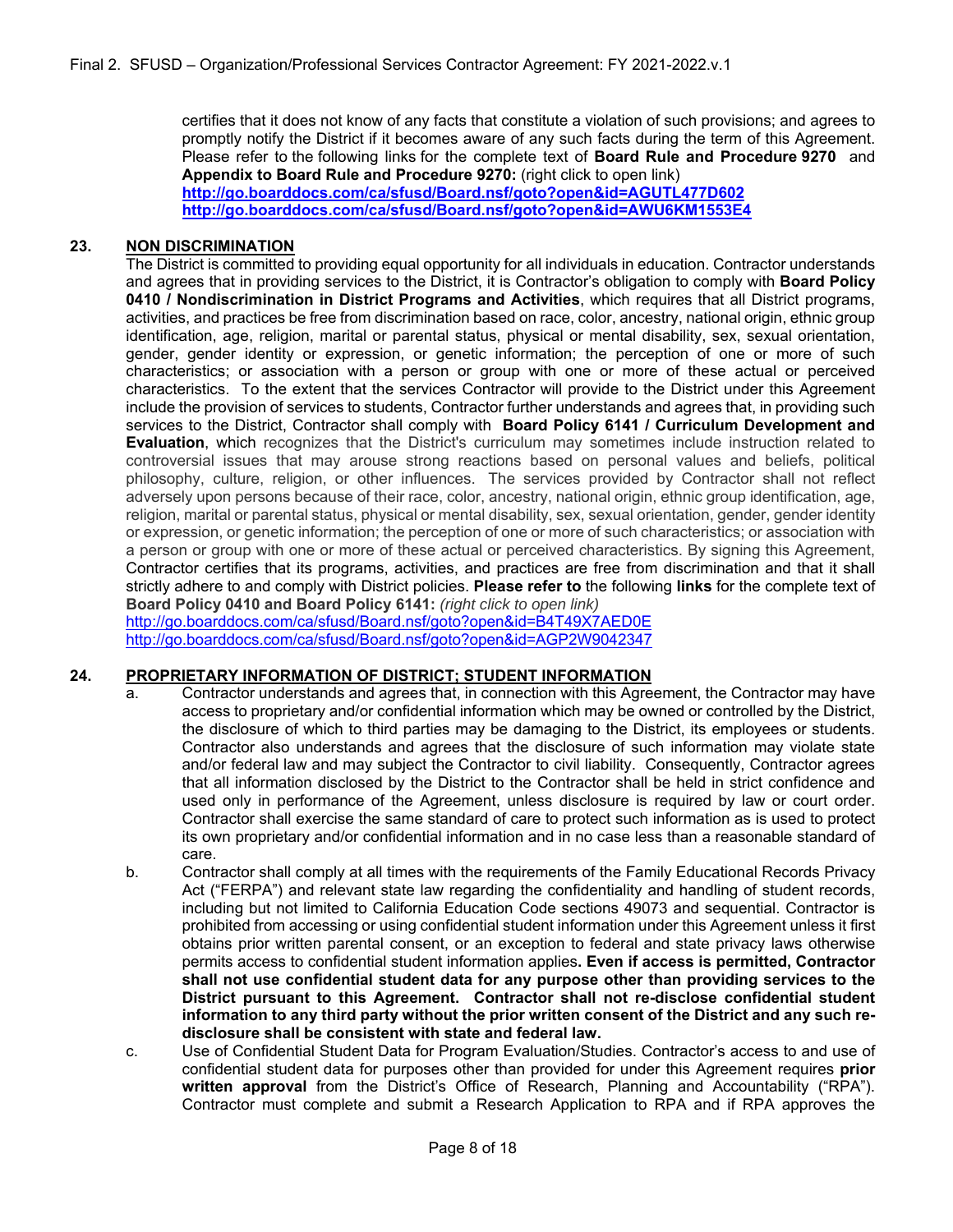Research Application, Contractor must also execute a Data Use and Confidentiality Agreement ("DUA") with RPA.

- d. Within thirty (30) days of the termination or expiration of this Agreement, if no subsequent agreement is in place between the Parties to allow Contractor to have access to the District's confidential student data, then any such data that is in the possession of Contractor shall be confidentially and securely returned to District in all forms in which the Contractor is holding such data, including, if applicable, in a computer-readable format. Once such data is received by District, and, if applicable, District confirms that the computer-readable format is indeed readable, Contractor shall securely destroy any remaining copies of the data that it holds in any form or media within fourteen (14) days of such confirmation from District. Contractor shall destroy all such data utilizing a method of secure destruction that renders such information unreadable, such as shredding or burning, erasure of magnetic media, electronic deletion using file shredding software, or other industry-standard method of secure destruction. Upon request, Contractor shall provide District with written certification that such destruction has occurred.
- e. The confidentiality provisions of this Section shall survive the termination or expiration of this Agreement.

# **25. COMPLIANCE WITH AMERICANS WITH DISABILITIES ACT**

Contractor acknowledges that, pursuant to the Americans Disabilities Act (ADA), programs, services and other activities provided by a public entity to the public, whether directly or through a contractor or subcontractor, must be accessible to the disabled public. Contractor shall provide the services specified in this Agreement in a manner that complies with the ADA and any and all other applicable federal, state and local disability rights legislation including without limitation Section 504 of the Rehabilitation Act. Contractor agrees not to discriminate against disabled persons in the provision of services, benefits or activities provided under this Agreement and further agree that any violation of this prohibition on the part of Contractor, its agents or assigns will constitute a material breach of this Agreement.

# **26. MANDATED REPORTING OF SUSPECTED CHILD ABUSE OR NEGLECT**

If Contractor will provide services at a school site and works with District students pursuant to this Agreement, Contractor is a mandated reporter of suspected child abuse or neglect under California Penal Code section 11165.7, and Contractor will submit reports of suspected child abuse or neglect to Child Protective Services (CPS) as required by law. (Cal. Penal Code section 11165.7, *e.g.* subsections (a) (7) and (a) (8); Sections 11164 and sequential.) Contractor shall maintain copies of such reports. Contractor is requested, but is not required, to notify the District school site administrator when a CPS report has been filed.

# **27. OWNERSHIP OF RESULTS**

Any newly-developed plans, specifications, studies, reports, memoranda, computation sheets, computer data files or other materials in any form or media prepared by Contractor in connection with services performed under this Agreement ("Results") shall be the property of and be promptly transmitted to the District. The District hereby grants to Contractor a non-exclusive, irrevocable, royalty-free license to reproduce, modify, edit, create derivative works based on, and otherwise use the Results. The Parties acknowledge and agree that the Contractor retains and exclusively owns all rights, title and interest in and to the intellectual property rights owned or developed by the Contractor prior to the date of this Agreement or outside of the scope of the services provided pursuant to this Agreement.

# **28. AUDIT AND INSPECTION OF RECORDS**

Contractor agrees to maintain and to permit the District to audit, examine and make copies, excerpts and transcripts of all records including without limitation accurate accounting books and records, invoices, timesheets, documents, reports, student records, payroll and personnel records and other materials and data related to Contractor's performance of this Agreement, whether funded in whole or in part under this Agreement. The Contractor shall maintain such records and data in an accessible location and condition for a period of not less than five (5) years after a final payment under this Agreement or until after final audit has been completed, whichever is later.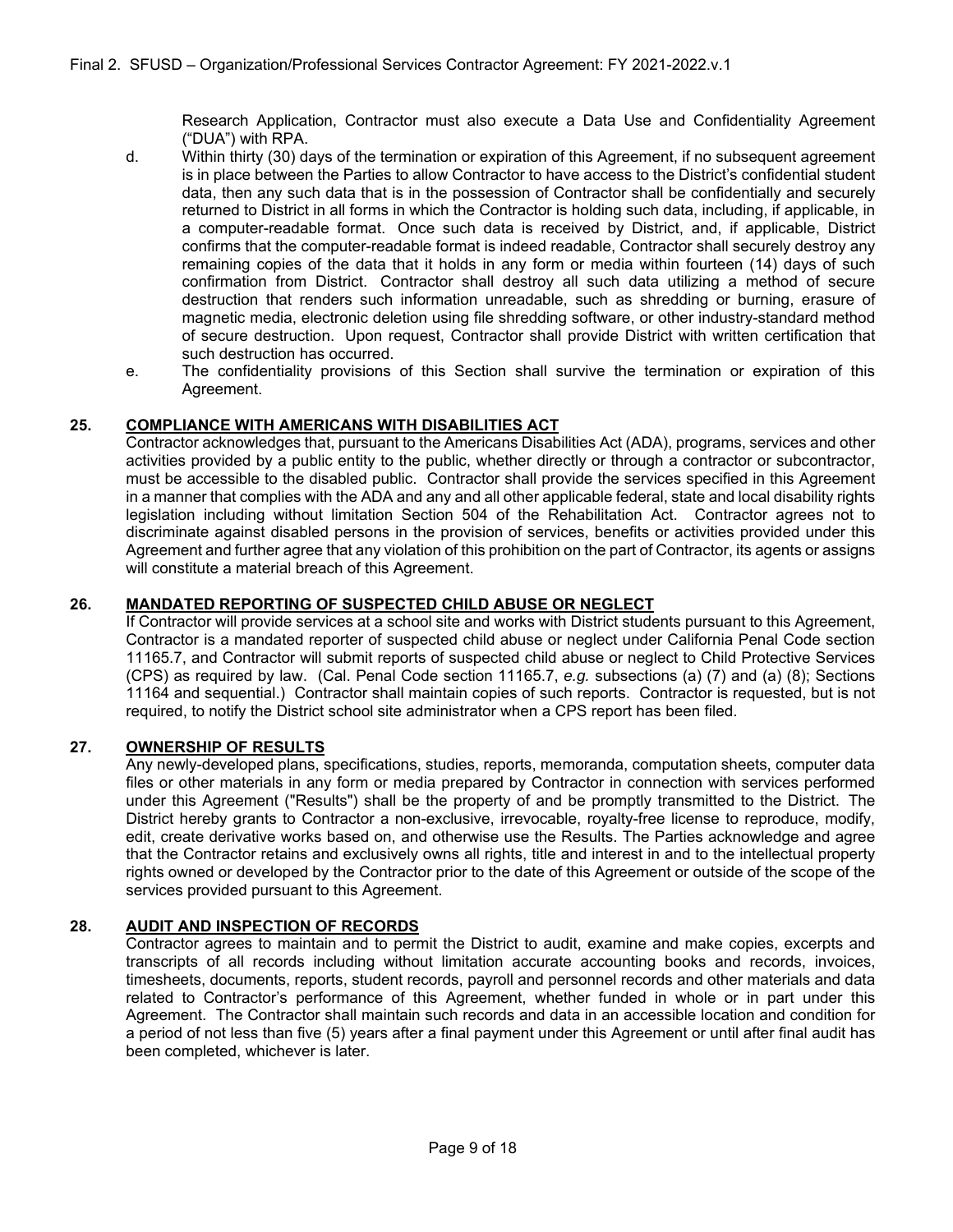# **29. SUBCONTRACTING**

Contractor is prohibited from subcontracting this Agreement or any services provided pursuant to this Agreement without the prior written consent of the District. If Contractor subcontracts any portion of its obligations under this Agreement, it is required to ensure the Insurance Requirements of Section 12, above, cover any and all such subcontractors. Contractor shall be liable to District for all such subcontractors' acts or omissions directly relating to this Agreement, whether provided with or without the District's permission.

#### **30. ASSIGNMENT**

It is understood and agreed that the services to be performed by the Contractor under this Agreement are personal in character and neither this Agreement, nor any duties or obligations hereunder, shall be assigned or delegated by the Contractor without the prior written consent of the District.

#### **31. FORCE MAJEURE**

The parties agree that neither shall be liable to the other under this Agreement as a result of any delay, failure or interruption in services directly caused by an act of God or public enemy; acts of civil or military authorities; catastrophes such as an earthquake, epidemic, pandemic, viral or communicable disease outbreak; quarantines; disruption of supply chains, transportation systems, or national emergency, that is beyond the reasonable control of the Party and which renders impossible the performance of contractual obligations, either totally or in part (a "Force Majeure Event"), excluding in all cases claims of financial hardship, and such nonperformance will be excused and will not be deemed a default hereunder or a ground for termination of the Agreement, provided that as soon as reasonably possible the affected Party (1) provides the other party with notice of such Force Majeure Event, (2) provides detailed documentation establishing that such Force Majeure Event was beyond the Party's reasonable control and not due to any fault or negligence on its part, and (3) works diligently to restore services as soon as reasonably possible. In no event shall any work stoppage, strike or labor dispute at a District or Contractor site, or by District or Contractor personnel, constitute a Force Majeure Event under this Agreement. In no event shall District be liable to Contractor for payment for services that cannot be and are not provided as a result of a Force Majeure Event. *In no event shall District be liable to Contractor for payment for services that cannot be and are not provided as a result of a Force Majeure Event.*

# **32. WAIVER**

Either Party's failure at any time to enforce any default or right reserved to it, or to require performance of any of the Agreement's terms, covenants, or provisions by the other Party at the time designated, shall not be a waiver of any such default or right to which the Party is entitled, nor shall it in any way affect the right of the Party to enforce such provisions thereafter.

#### **33. DISPUTE RESOLUTION**

Prior to any action or resort to any other legal remedy, District and Contractor agree to exercise reasonable efforts and to negotiate in good faith to resolve to the satisfaction of the Parties any dispute that may arise concerning the performance by either Party of its obligations under this Agreement.

#### **34. COMPLIANCE WITH LAWS AND REGULATIONS**

Contractor shall keep itself fully informed of the applicable federal, state and local laws, regulations and orders affecting the performance of, or necessary to ensure the safe and appropriate performance of, this Agreement, and shall at all times comply with such laws, regulations, and orders as they may be amended from time to time.

#### **35. MODIFICATION OF AGREEMENT**

Any amendment or modification to this Agreement shall be by written instrument and shall only be effective upon execution by the duly authorized representatives of the Parties and approval or ratification by the Board of Education in an open, noticed meeting.

#### **36. USE OF NAME; MARKETING**

Excluding a simple statement or acknowledgement that Contractor has a written agreement with the District, Contractor will not use the name, marks or logos of the District in any planned advertisement, press release, or other planned publicity or marketing materials, in any form or media, without the prior written approval of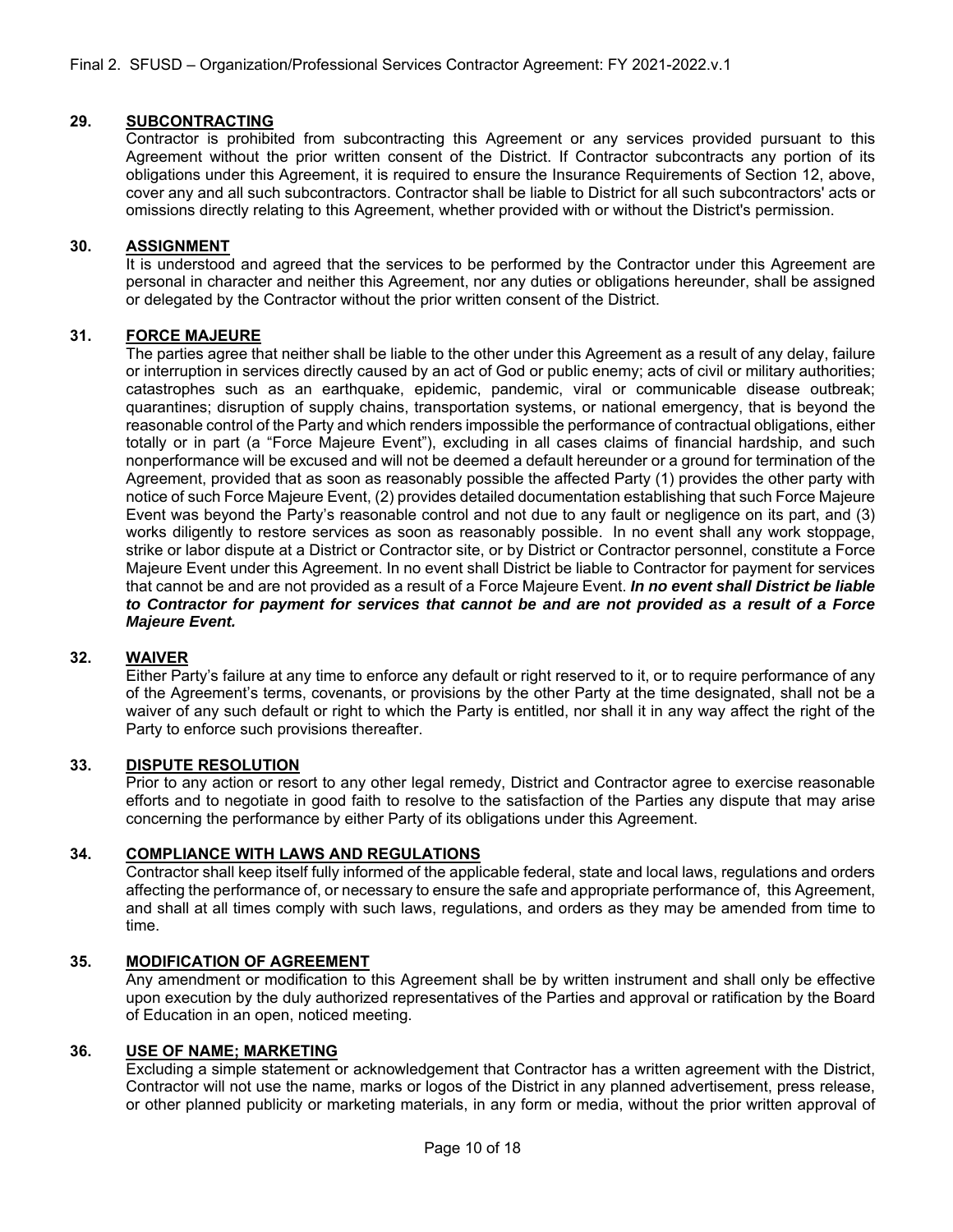the District. Notwithstanding the foregoing provisions of this Section, nothing in this Section shall infringe upon the First Amendment rights of either Party.

#### **37. GOVERNING LAW; VENUE**

This Agreement shall be governed, construed, and enforced in accordance with the laws of the State of California, without regard to its conflict of laws rules. The venue for all litigation relative to this Agreement shall be San Francisco, California.

#### **38. SECTION HEADINGS**

The section headings contained herein are for convenience of reference only and are not intended to define the scope of any provision of this Agreement. In the event of any inconsistency between the *terms* of this Agreement and language set forth in any Appendix to this Agreement, the terms of this Agreement shall take precedence in resolving the conflicting terms

#### **39. ENTIRE AGREEMENT**

This Agreement constitutes the entire agreement and understanding between the Parties hereto with respect to the subject matter hereof, and supersedes any prior or contemporaneous written or oral understanding or agreement, and may be amended only by written amendment executed by the Parties to this Agreement. In the event of any inconsistency between the terms of this Agreement and language set forth in any Appendix to this Agreement, the terms of this Agreement shall take precedence in resolving the conflicting terms.

#### **40. EXECUTION OF THE AGREEMENT, EXECUTION IN COUNTERPARTS**

- a. Original copies of this Agreement shall be executed by the respective Party's authorized signatories.
- b. This Agreement may be executed in one or more counterparts, each of which shall be deemed an original agreement, but all of which shall be considered one instrument and shall become a binding agreement when one or more counterparts have been signed by each of the Parties and delivered to the other.
- c. Facsimile or electronic signatures may be used in place of original signatures on this Agreement. Each party intends to be bound by the signatures on the facsimile or electronic document, is aware that the other party will rely on the facsimile or electronic signatures, and hereby waives any defenses to the enforcement of the terms of this Agreement based on the use of a facsimile or electronic signature.

#### **41. SEVERABILITY**

If any term or provision of this Agreement shall be found illegal or unenforceable, this Agreement shall remain in full force and effect and such term or provision shall be deemed stricken.

#### **42. APPENDICES.**

The Appendices set-forth below and attached hereto are an integral and definitive part of this Agreement and are incorporated herein by this reference. In signing this Agreement, Contractor certifies that it will comply with all laws, regulations, and SFUSD Board Policies referenced in the Appendices; affirms that it is familiar with the laws, regulations, and SFUSD Board Policies referenced in the Appendices; certifies that it does not know of any facts that constitute a violation of any such laws, regulations, and SFUSD Board Policies contained therein; and agrees to promptly notify the District if it becomes aware of any such facts during the term of this Agreement.

| <b>Appendix A - Scope of Work or Services</b> |  |
|-----------------------------------------------|--|
| Appendix B - Schedule of Fees and Charges     |  |
| <b>Appendix C - Insurance Requirements</b>    |  |

*(Continued on next page)*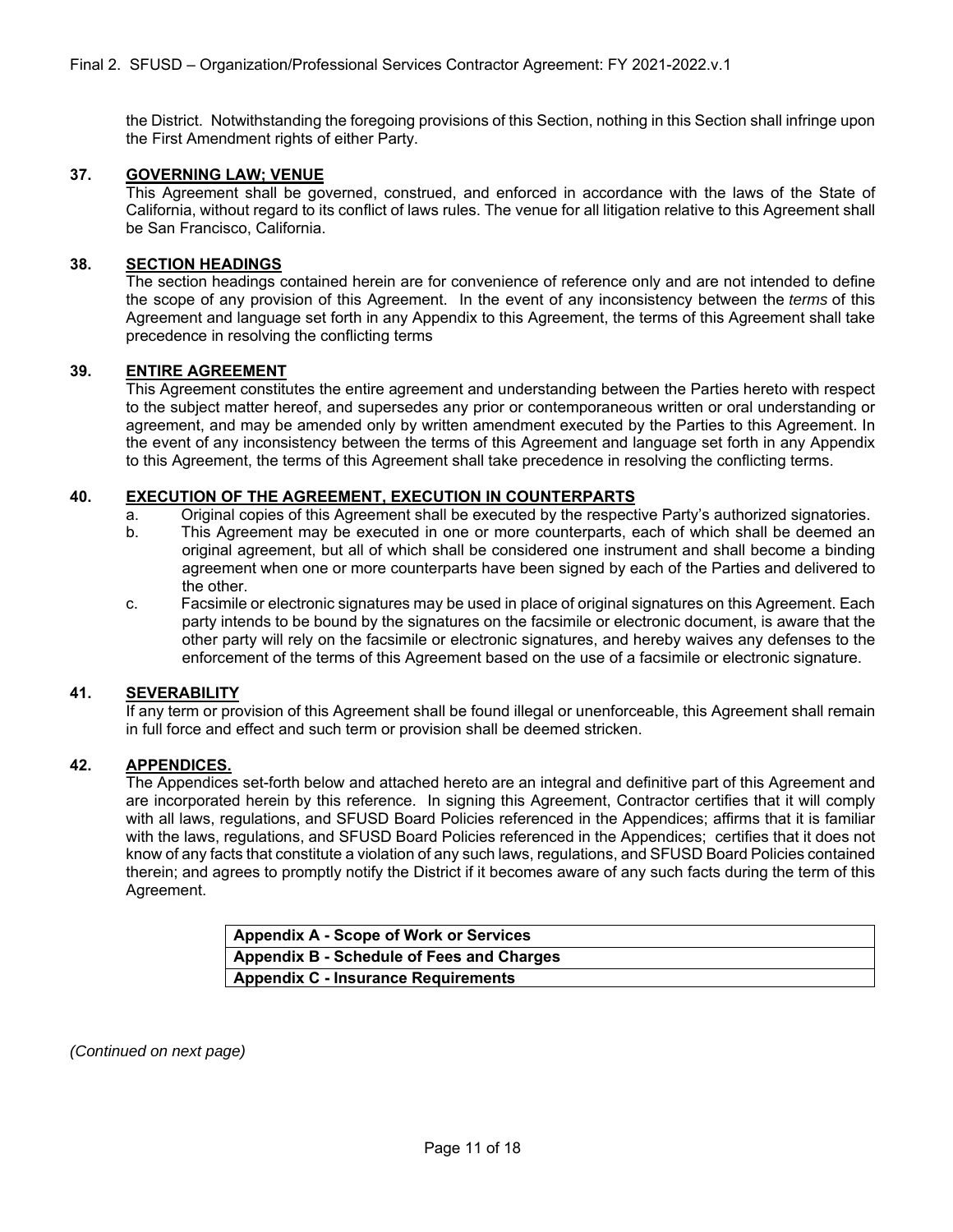### **43. STUDENT CONTACT DISCLOSURE**

| Will Contractor have <b>MORE THAN LIMITED</b><br><b>CONTACT or FREQUENT OR PROLONGED</b><br><b>CONTACT</b> with District students in the<br>performance of this Agreement?<br><b>Check one:</b> | I have reviewed and affirm that the Contractor has<br>correctly disclosed the level of student contact<br>associated with the services provided under this<br>Agreement. |  |  |  |
|-------------------------------------------------------------------------------------------------------------------------------------------------------------------------------------------------|--------------------------------------------------------------------------------------------------------------------------------------------------------------------------|--|--|--|
| $\boxtimes$ YES<br>$\Box$ NO<br>Contractor must comply<br>YES,<br>with<br>the<br>requirements of Sections 18, 19 and 20 prior to<br>Board ratification or approval.                             | <b>Gabriela Lopez</b><br>PRESIDENT, BOARD OF EDUCATION<br>Date:                                                                                                          |  |  |  |

**IN WITNESS WHEREOF** the Parties hereto have executed this Agreement as approved/ratified by the Board of Education on \_\_\_\_\_\_\_\_\_\_\_.

#### **THE UNIVERSITY OF KENTUCKY EDUCATION, COLLEGE OF EDUCATION CIVIL RIGHTS INITIATIVE (UK ECRI)**

APPROVED:

BY:\_\_\_\_\_\_\_\_\_\_\_\_\_\_\_\_\_\_\_\_\_\_\_\_\_\_\_\_\_\_\_

Authorized Signature

#### **SAN FRANCISCO UNIFIED SCHOOL DISTRICT**

APPROVED:

BY: \_\_\_\_\_\_\_\_\_\_\_\_\_\_\_\_\_\_\_\_\_\_\_\_\_\_\_\_\_\_\_\_

| <b>Gabriela Lopez</b> |  |
|-----------------------|--|
|-----------------------|--|

Deputy Superintendent, INSERT DEPT

Chief, INSERT DEPT

Assistant Superintendent, INSERT DEPT

RECOMMENDED:

BY:\_\_\_\_\_\_\_\_\_\_\_\_\_\_\_\_\_\_\_\_\_\_\_\_\_\_\_\_\_\_\_\_\_

 Signature of Site/Dept. Administrator  **Gabriela Lopez PRESIDENT, BOARD OF EDUCATION**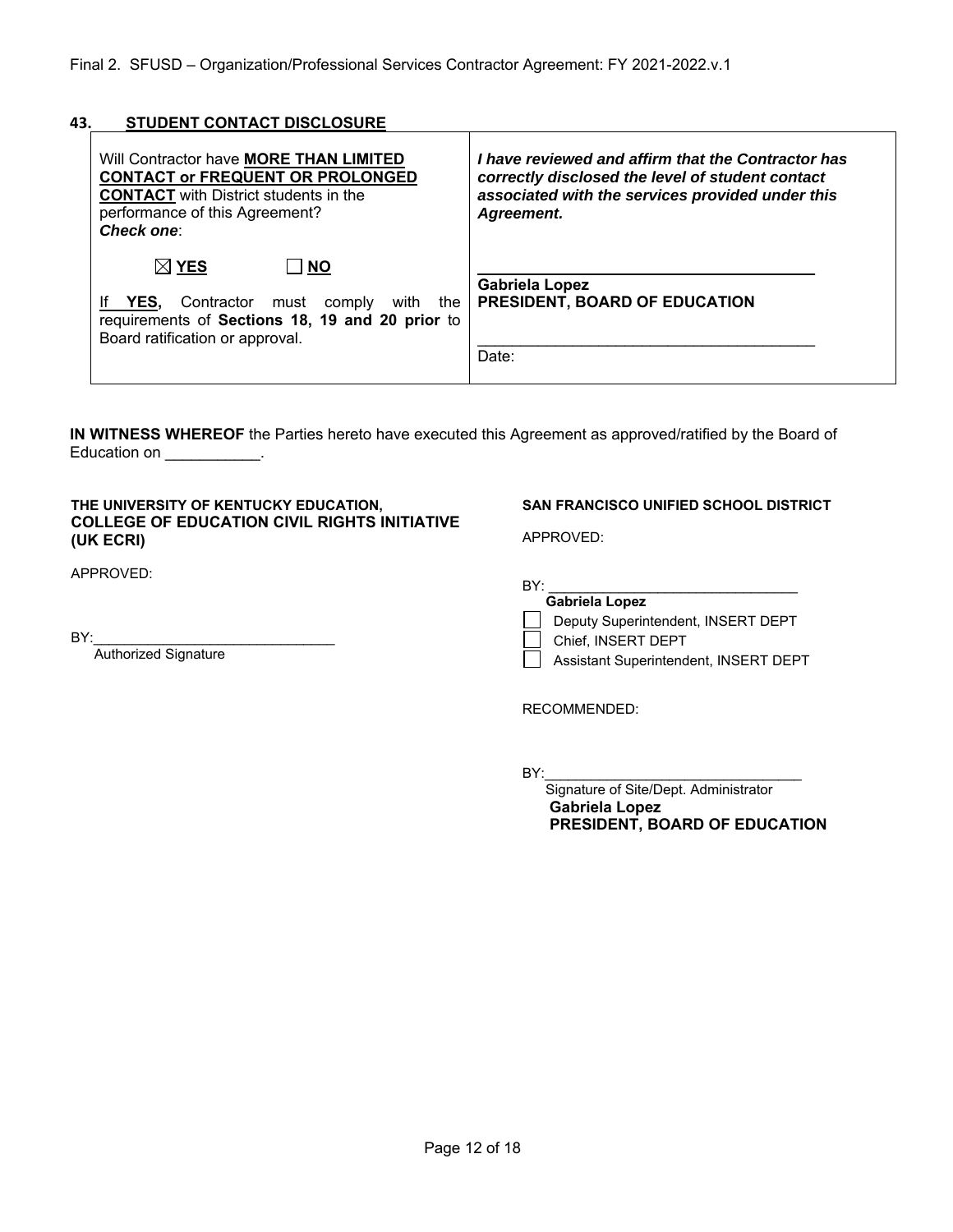# **TAXPAYER INFORMATION – W9**

| $Form$ <b>W-9</b><br><b>Request for Taxpayer</b><br>(Rev. October 2018)<br><b>Identification Number and Certification</b><br>▸ Go to www.irs.gov/FormW9 for instructions and the latest information<br>Department of the Treasury<br><b>Internal Revenue Service</b>                                                                                                                                                                                                                                                                                                                                                                                                                                                                                                                                                                                                                                                                                                                                                                                                                                                                                                                                                                                                                                                                                                                                                                                           |                                                                                                              | Give form to the<br>requester. Do not<br>send to the IRS.                                                                                                                                                                                                                                                                                                                                                                                                                                                                                                                                                                                                                                                                                                                                                                                                                    |                                                                                                                                                                                                                                                                                                                                                                                                                                                                                  |                                                                                                                                                                                                                                                                                                                 |
|----------------------------------------------------------------------------------------------------------------------------------------------------------------------------------------------------------------------------------------------------------------------------------------------------------------------------------------------------------------------------------------------------------------------------------------------------------------------------------------------------------------------------------------------------------------------------------------------------------------------------------------------------------------------------------------------------------------------------------------------------------------------------------------------------------------------------------------------------------------------------------------------------------------------------------------------------------------------------------------------------------------------------------------------------------------------------------------------------------------------------------------------------------------------------------------------------------------------------------------------------------------------------------------------------------------------------------------------------------------------------------------------------------------------------------------------------------------|--------------------------------------------------------------------------------------------------------------|------------------------------------------------------------------------------------------------------------------------------------------------------------------------------------------------------------------------------------------------------------------------------------------------------------------------------------------------------------------------------------------------------------------------------------------------------------------------------------------------------------------------------------------------------------------------------------------------------------------------------------------------------------------------------------------------------------------------------------------------------------------------------------------------------------------------------------------------------------------------------|----------------------------------------------------------------------------------------------------------------------------------------------------------------------------------------------------------------------------------------------------------------------------------------------------------------------------------------------------------------------------------------------------------------------------------------------------------------------------------|-----------------------------------------------------------------------------------------------------------------------------------------------------------------------------------------------------------------------------------------------------------------------------------------------------------------|
|                                                                                                                                                                                                                                                                                                                                                                                                                                                                                                                                                                                                                                                                                                                                                                                                                                                                                                                                                                                                                                                                                                                                                                                                                                                                                                                                                                                                                                                                | Name (As shown on your income tax return) Name is required on this line; do not leave this line blank.<br>1. |                                                                                                                                                                                                                                                                                                                                                                                                                                                                                                                                                                                                                                                                                                                                                                                                                                                                              |                                                                                                                                                                                                                                                                                                                                                                                                                                                                                  |                                                                                                                                                                                                                                                                                                                 |
| Please print or type<br>See Specific Instructions on page 3.                                                                                                                                                                                                                                                                                                                                                                                                                                                                                                                                                                                                                                                                                                                                                                                                                                                                                                                                                                                                                                                                                                                                                                                                                                                                                                                                                                                                   | 2.                                                                                                           | Business name /disregarded entity name, if different from above                                                                                                                                                                                                                                                                                                                                                                                                                                                                                                                                                                                                                                                                                                                                                                                                              |                                                                                                                                                                                                                                                                                                                                                                                                                                                                                  |                                                                                                                                                                                                                                                                                                                 |
|                                                                                                                                                                                                                                                                                                                                                                                                                                                                                                                                                                                                                                                                                                                                                                                                                                                                                                                                                                                                                                                                                                                                                                                                                                                                                                                                                                                                                                                                | 3.<br>ப<br>single-member LLC                                                                                 | Check appropriate box for federal tax classification of the person whose name is entered on line 1. Check only one<br>of the following seven boxes:<br>Individual/sole proprietor or $\Box$ C Corporation $\Box$ S Corporation $\Box$ Partnership $\Box$ Trust/estate<br>□ Limited liability company. Enter the tax classification (C=C corporation, S=S corporation, P=partnership) ▶<br>Note: Check the appropriate box in the line above for the tax classification of the single-member owner. Do not check LLC if<br>the LLC is classified as a single-member LLC that is disregarded from the owner unless the owner of the LLC is another LLC<br>that is not disregarded from the owner for U.S. federal tax purposes. Otherwise, a single-member LLC that is disregarded<br>from the owner should check the appropriate box for the tax classification of its owner. |                                                                                                                                                                                                                                                                                                                                                                                                                                                                                  |                                                                                                                                                                                                                                                                                                                 |
|                                                                                                                                                                                                                                                                                                                                                                                                                                                                                                                                                                                                                                                                                                                                                                                                                                                                                                                                                                                                                                                                                                                                                                                                                                                                                                                                                                                                                                                                | Other (see instructions) $\blacktriangleright$<br>5.                                                         | Address (number, street, and apt. or suite no.) See instructions.                                                                                                                                                                                                                                                                                                                                                                                                                                                                                                                                                                                                                                                                                                                                                                                                            |                                                                                                                                                                                                                                                                                                                                                                                                                                                                                  | Requester's name and address (optional)                                                                                                                                                                                                                                                                         |
|                                                                                                                                                                                                                                                                                                                                                                                                                                                                                                                                                                                                                                                                                                                                                                                                                                                                                                                                                                                                                                                                                                                                                                                                                                                                                                                                                                                                                                                                | City, state, and ZIP code<br>6.                                                                              |                                                                                                                                                                                                                                                                                                                                                                                                                                                                                                                                                                                                                                                                                                                                                                                                                                                                              |                                                                                                                                                                                                                                                                                                                                                                                                                                                                                  |                                                                                                                                                                                                                                                                                                                 |
|                                                                                                                                                                                                                                                                                                                                                                                                                                                                                                                                                                                                                                                                                                                                                                                                                                                                                                                                                                                                                                                                                                                                                                                                                                                                                                                                                                                                                                                                | List account number(s) here (optional)<br>7.                                                                 |                                                                                                                                                                                                                                                                                                                                                                                                                                                                                                                                                                                                                                                                                                                                                                                                                                                                              |                                                                                                                                                                                                                                                                                                                                                                                                                                                                                  |                                                                                                                                                                                                                                                                                                                 |
| Part I                                                                                                                                                                                                                                                                                                                                                                                                                                                                                                                                                                                                                                                                                                                                                                                                                                                                                                                                                                                                                                                                                                                                                                                                                                                                                                                                                                                                                                                         |                                                                                                              | <b>Taxpayer Identification Number (TIN)</b>                                                                                                                                                                                                                                                                                                                                                                                                                                                                                                                                                                                                                                                                                                                                                                                                                                  |                                                                                                                                                                                                                                                                                                                                                                                                                                                                                  |                                                                                                                                                                                                                                                                                                                 |
| Social security number<br>Enter your TIN in the appropriate box. The TIN provided must match the name given on line 1 to<br>avoid backup withholding. For individuals, this is generally your social security number (SSN).<br>However, for a resident alien, sole proprietor, or disregarded entity, see the instructions for Part 1,<br>later. For other entities, it is your employer identification number (EIN). If you do not have a<br>or<br>Employer identification number<br>number, see How to get a TIN later.<br>Note. If the account is in more than one name, see the instructions for line 1. Also see What                                                                                                                                                                                                                                                                                                                                                                                                                                                                                                                                                                                                                                                                                                                                                                                                                                     |                                                                                                              |                                                                                                                                                                                                                                                                                                                                                                                                                                                                                                                                                                                                                                                                                                                                                                                                                                                                              |                                                                                                                                                                                                                                                                                                                                                                                                                                                                                  |                                                                                                                                                                                                                                                                                                                 |
|                                                                                                                                                                                                                                                                                                                                                                                                                                                                                                                                                                                                                                                                                                                                                                                                                                                                                                                                                                                                                                                                                                                                                                                                                                                                                                                                                                                                                                                                |                                                                                                              | Name and Number To Give The Requester for guidelines on whose number to enter.                                                                                                                                                                                                                                                                                                                                                                                                                                                                                                                                                                                                                                                                                                                                                                                               |                                                                                                                                                                                                                                                                                                                                                                                                                                                                                  |                                                                                                                                                                                                                                                                                                                 |
| Part II<br><b>Certification</b><br>Under penalties of perjury, I certify that:<br>The number shown on this form is my correct taxpayer identification number (or I am waiting for a number to be issued to me), and<br>1.<br>I am not subject to backup withholding because: (a) I am exempt from backup withholding, or (b) I have not been notified by the Internal Revenue<br>2.<br>Service (IRS) that I am subject to backup withholding as a result of a failure to report all interest or dividends, or (c) the IRS has notified me that I am<br>no longer subject to backup withholding, and<br>3. I am a U.S. citizen or other U.S. person (defined below).<br>The FATCA code(s) entered on this form (if any) indicating that I am exempt from FATCA reporting, is correct.<br>4.<br>Certification Instructions. You must cross out item 2 above if you have been notified by the IRS that you are currently subject to backup withholding<br>because you have failed to report all interest and dividends on your tax return. For real estate transactions, item 2 does not apply. For mortgage interest<br>paid, acquisition or abandonment of secured property, cancellation of debt, contributions to an individual retirement arrangement (IRA), and generally,<br>payments other than interest and dividends, you are not required to sign the certification, but you must provide your correct TIN. See the instructions for Part<br>II later. |                                                                                                              |                                                                                                                                                                                                                                                                                                                                                                                                                                                                                                                                                                                                                                                                                                                                                                                                                                                                              |                                                                                                                                                                                                                                                                                                                                                                                                                                                                                  |                                                                                                                                                                                                                                                                                                                 |
| Sign<br>Here                                                                                                                                                                                                                                                                                                                                                                                                                                                                                                                                                                                                                                                                                                                                                                                                                                                                                                                                                                                                                                                                                                                                                                                                                                                                                                                                                                                                                                                   | Signature of<br>U.S. person $\blacktriangleright$                                                            |                                                                                                                                                                                                                                                                                                                                                                                                                                                                                                                                                                                                                                                                                                                                                                                                                                                                              |                                                                                                                                                                                                                                                                                                                                                                                                                                                                                  | Date D                                                                                                                                                                                                                                                                                                          |
| following:                                                                                                                                                                                                                                                                                                                                                                                                                                                                                                                                                                                                                                                                                                                                                                                                                                                                                                                                                                                                                                                                                                                                                                                                                                                                                                                                                                                                                                                     | <b>General Instructions</b><br>www.irs.gov/FormW9.<br><b>Purpose of Form</b>                                 | Section references are to the Internal Revenue Code unless otherwise noted.<br><b>Future developments.</b> For the latest information about developments related to Form<br>W-9, and its instructions, such as legislation enacted after they were published, go to<br>An individual or entity (Form W-9 requester) who is required to file an information return<br>with the IRS must obtain your correct taxpayer identification number (TIN) which may be<br>your social security number (SSN), individual taxpayer identification number (ITIN),<br>adoption taxpayer identification number (ATIN) or employers identification number (EIN)<br>to report on an information return the amount paid to you, or other amount reportable on<br>an information return. Examples of information returns include, but are not limited to, the                                   | $\bullet$<br>Form 1099-MISC (various types of income, prizes, awards, or gross<br>proceeds)<br>brokers)<br>• Form 1099-S (proceeds from real estate transactions)<br>Form 1099-K (merchant card and third party network transactions).<br>$\bullet$<br>• Form 1098 (home mortgage interest), 1098-E (student loan interest),<br>1098-T (tuition)<br>• Form 1099-C (canceled debt)<br>• Form 1099-A (acquisition or abandonment of secured property)<br>provide your correct TIN. | Form 1099-DIV (dividends, including those from stocks or mutual funds)<br>• Form 1099-B (stock or mutual fund sales and certain other transactions by<br>Use Form W-9 only if you are a U.S. person (including a resident alien), to<br>If you do not return Form W-9 to the requester with a TIN, you might be |

Form 1099-INT (interest earned or paid)

subject to backup withholding. See What is backup withholding, later.

(refer to http://www.irs.gov/pub/irs-pdf/fw9.pdf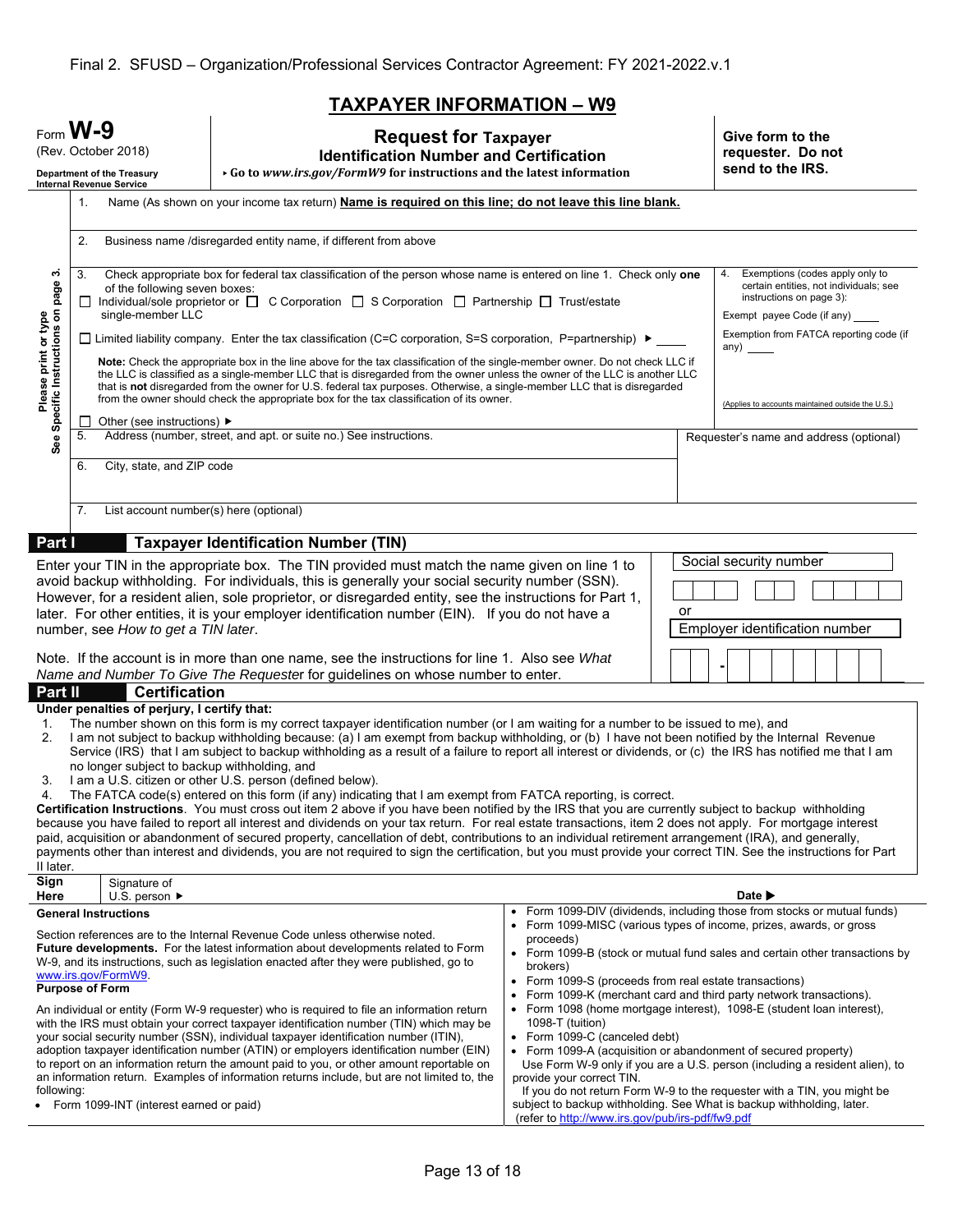# **APPENDIX A**

# **SCOPE OF WORK or SERVICES**

Contractor agrees to provide the following services to the District: Describe how services will be provided remotely if in-person Services are not possible or practical:

This scope of work outlines the project goals, phases for completion, as well as a summary of costs. Based on the focus areas identified by the District, UK ECRI will complete the project in three phases with distinct goals for each phase as set forth below:

Phase I - to be completed by November 30, 2021

- Establish an Action Committee
- Distribute audit surveys

• Hold Focus Groups to address admission issues at Lowell High School and racial bullying (particularly increase in incidents against Asian Americans).

Phase 2 - to be completed by February 28, 2022

- Using data from surveys & focus groups prepare action plan & recommendations.
- Conduct a policy review
- Develop training plan recommendations to address growth areas identified in the equity audit and policy review

Phase 3 - to be completed by April 30, 2022

- Develop a community-based peer review process to ensure the work progresses over time
- Continued on-demand support and consultations

# Phase I: Equity Audit & Evaluation (August 10, 2021 – November 30th 2021)

1.Establish and Convene Equity Audit Action Plan Committee. The Equity Audit Action Plan Committee (Committee) is an advisory committee of the Board of Education and shall comply with the Ralph M. Brown Act (Govt. Code section 54950 et seq.) (Brown Act). UK ECRI shall ensure that Committee meetings are open noticed meetings and that members of the public are able to fully participate in accordance with the Brown Act. The District agrees to assign staff to support the Committee and UK ECRI to meet this obligation.UK ECRI and District staff shall solicit applications for service on the Committee from a broad range of District stakeholders. UK ECRI shall assist the Board President and Vice President in reviewing applications and recommending applicants to the Board of Education to ensure recommended Committee members represent a diverse range of District perspectives and experiences.The Board President and Vice President shall recommend Committee appointments to the Board of Educations at its first meeting of the 2021-2022 school year on August 10, 2021.The Committee shall establish a regular meeting schedule and provide at least 72 hours public notice of its meetings by posting its meeting agendas in compliance with the Brown Act. The Committee will collaboratively come up with solutions and critical areas of growth for the District.

2. Create and distribute equity audit surveys.

Utilizing the UK College of Education's Evaluation Center, UK ECRI will create and distribute anonymous equity audit surveys, including:

• A district survey— sent to classified and certificated staff and students.

• A community survey— sent to parents, guardians, and community partners.

UK ECRI will collect and analyze the data from these surveys and prepare a report for the Board of Education. Additionally, data gathered from these surveys will help determine a community driven action plan for phase II.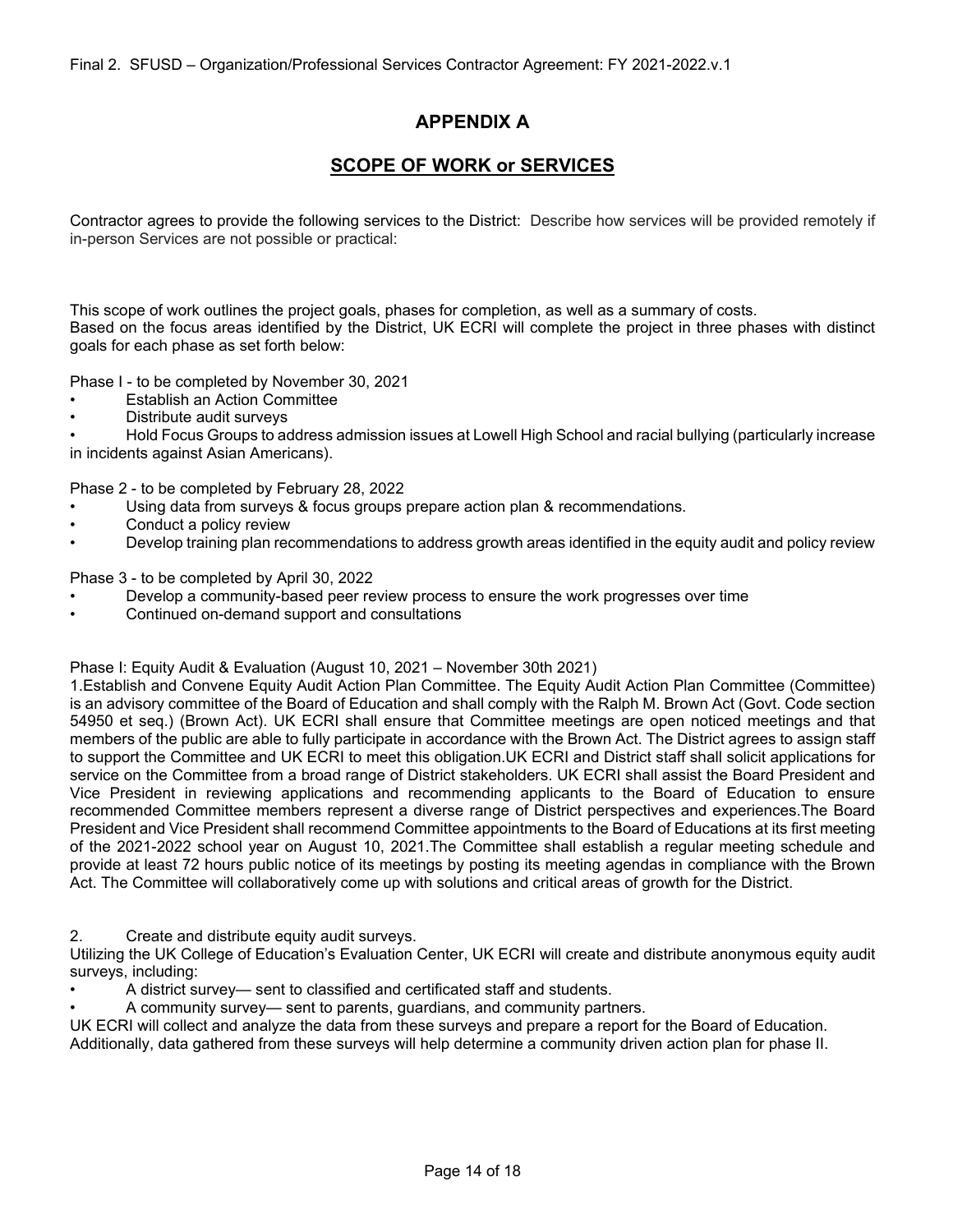Final 2. SFUSD – Organization/Professional Services Contractor Agreement: FY 2021-2022.v.1

3. Virtual focus group interviews.

In addition to surveys, to further gather data about the culture of safety, equity and belonging within the District, we will hold a series of virtual focus groups to better understand the current culture and equity needs of the community. These focus groups would include:

- A student focus group
- A staff focus group
- A leadership/admin focus group
- Community organizations focus group

Interview responses gathered from these focus groups will help determine a community driven action plan for phase II.

Phase II: Action Plan Implementation & Policy Review

#### 1.Policy Review

UK ECRI will conduct a full Policy Review of District policies, including in light of data and responses from Phase I. UK ECRI will work in collaboration with graduate students in the Department of Education Policy Studies and Evaluation to review and deliver findings of the policy review.

2.Action Plan Delivery & Recommendations

Based on data gathered in Phase I, and the policy review, UK ECRI will lead the Committee in the delivery of a formal Action Plan containing a set of concrete recommendations, including but not limited to trainings needed, policy overhauls, comparison data on AP courses and suspensions.

Phase III: Peer Review Support

1.Recruitment & Retention

Once an audit, policy review, and action plan have been completed and implemented, UK ECRI will collaborate in the co-development of a peer review support plan, continued workshops/training recommendations, data support and ondemand meetings and consultations.

l

IF CONTRACTOR IS PROVIDING SERVICES THAT INVOLVE CONTACT WITH STUDENTS, SERVICES MUST BE PERFORMED UNDER THE DIRECT SUPERVISION OF A CERTIFICATED STAFF MEMBER. Please check the box below accordingly:

Services will be performed under direct supervision of certificated staff

- What services, deliverables (in detail) will be provided:
- When will services begin and end:
- Where, How, and by Whom will services be provided:
- Description of proposed outcomes of services:
- Make sure to describe how services will be provided remotely if in-person Services are not possible or practical

(Note: Attachments will not be accepted; do not include Contractor's written proposal in the Appendix A.)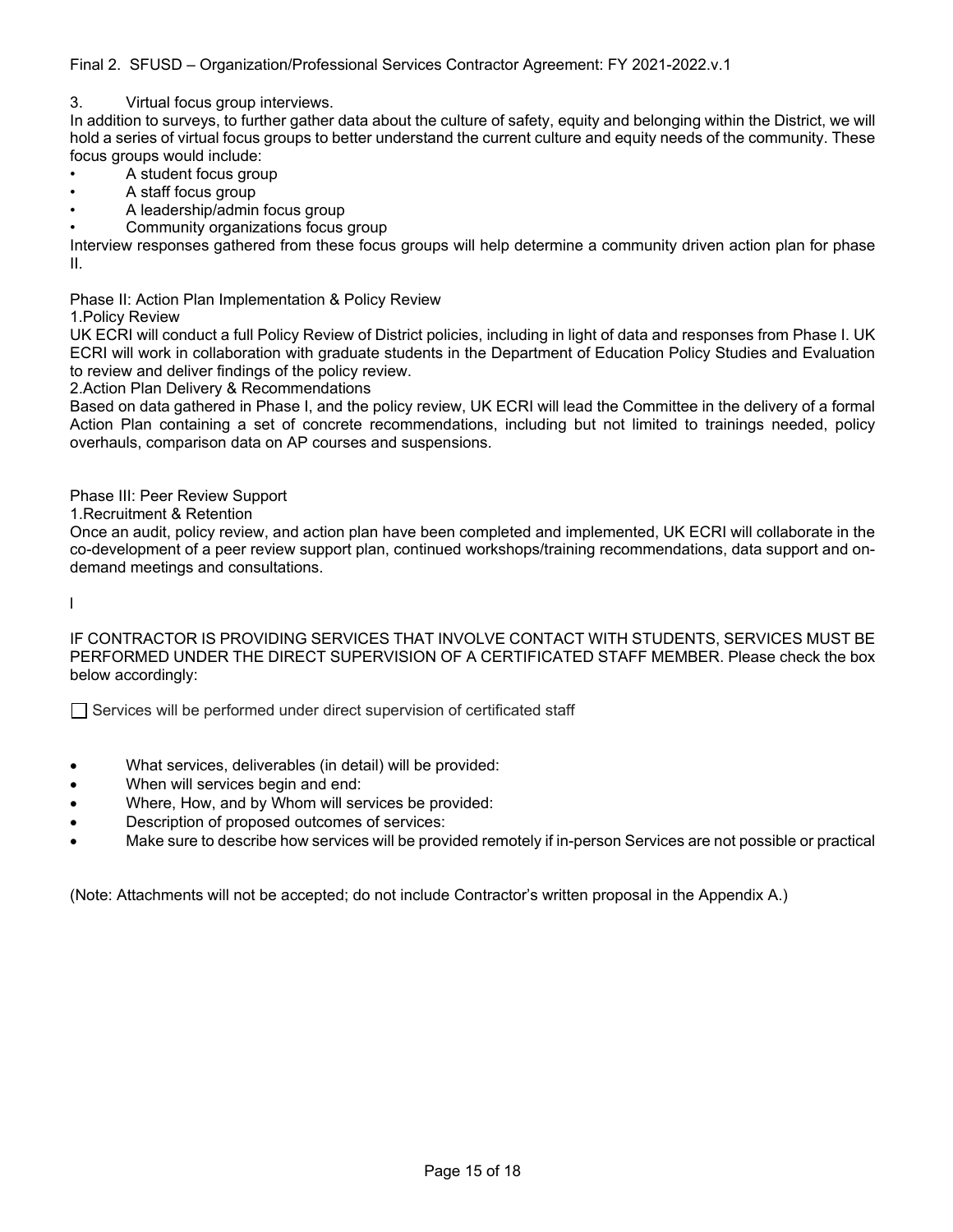# **APPENDIX B**

# **SCHEDULE OF FEES AND CHARGES CALCULATION OF CHARGES**

#### **Total Cost of the Agreement (Not to Exceed Amount) FIFTEEN THOUSAND DOLLARS dollars (\$15,000**).

Note: fees and charges should be hourly rates for services and flat rate fees are disfavored.

The Rate of Pay Will be (Check off and complete one option):

| $\Box$ Contractor will work | days week /                 | hours per day for \$ |                    | per day for |       | weeks |
|-----------------------------|-----------------------------|----------------------|--------------------|-------------|-------|-------|
| <b>Contractor will work</b> | hours $/$ \$                | per hour             |                    |             |       |       |
| $\Box$ Contractor will work | classes. Each class will be |                      | minutes/hrs for \$ |             | class |       |

If Agreement allows contractor to be reimbursed for expenses, please complete:

- Contractor will be reimbursed for expenses not to exceed \$ . **All expenses will be listed separately on submitted invoice(s). This is for travel, mileage, reimbursement of items purchased etc. receipts should be attached). Reimbursements must be reasonable and are subject to approval by District.**
- or

FIVE (5) THOUSAND DOLLARS WILL BE PAID AFTER SUCCESSFUL COMPLETION OF EACH PHASE.

#### **1.) Compensation**

- a. The Contractor's fee set forth in this Agreement shall be full compensation for all of Contractor's Services incurred in its performance of the services set forth in **Appendix "A" but is only a Not to Exceed Amount and not a guarantee of total payment, as payment is owed only for Services rendered**.
- b. All reimbursements for supplies, materials, travel and/or mileage shall not exceed the amount set forth in the Agreement, and shall be listed separately and are subject to approval of the District.
- c. The Fee shall be paid as indicated and the rate of pay shall not be changed for the term Agreement.

#### **2.) Method of Payment**

- a. Contractor shall submit invoices in a format approved by the District
- b. Invoices must include the Purchase Order number, school site name, name of individual(s) performing duties, date(s) worked, hours worked. Flat rate compensation is disfavored and approval must be obtained.
- c. Contractor shall submit invoices to the District via the District's authorized representative. Upon receipt and approval of Contractor's invoices, the District agrees to make payments on all undisputed amounts within sixty (60) days of receipt of the invoice.

**--end--**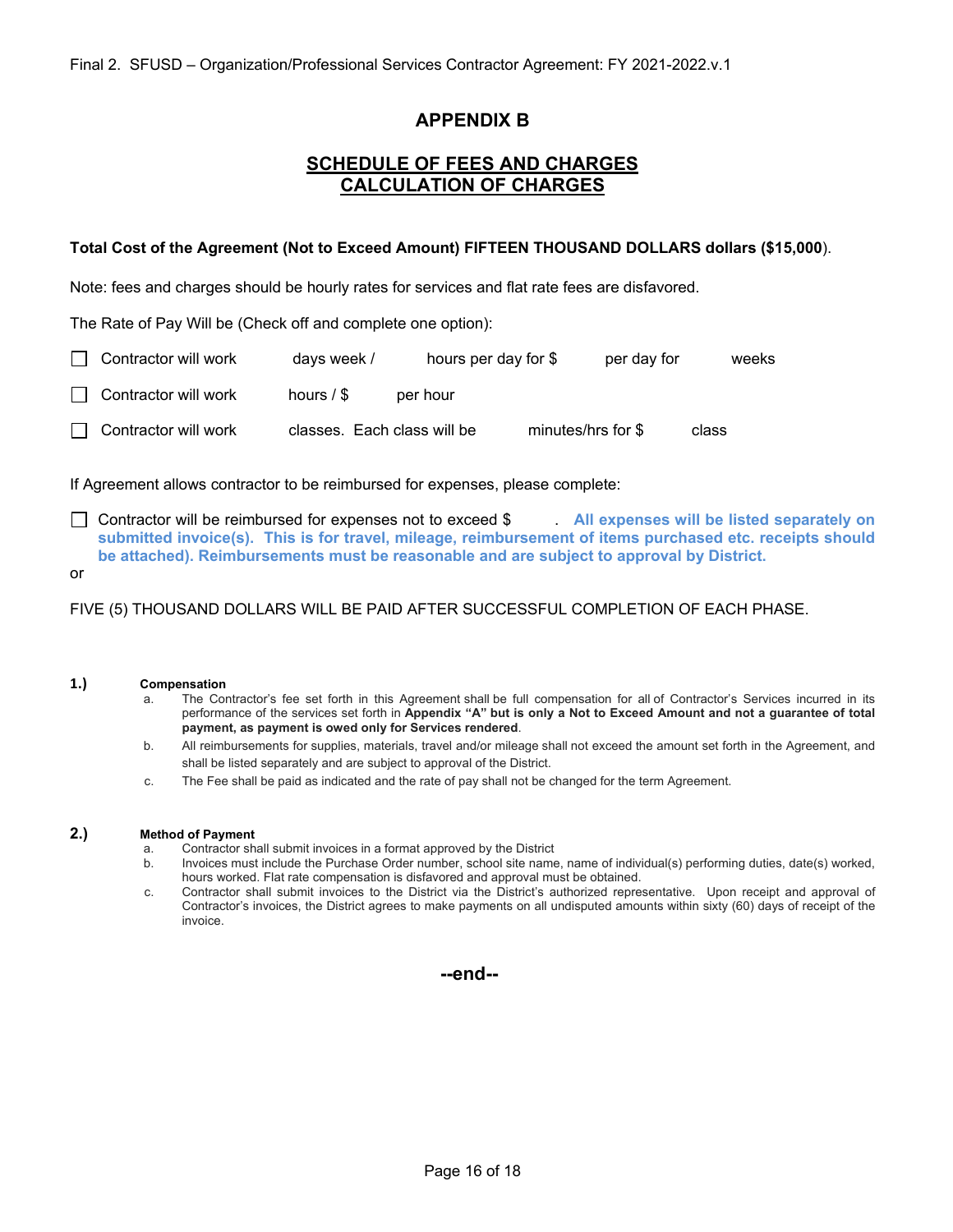# **APPENDIX C**

# **INSURANCE REQUIREMENTS**

Service Provider shall procure and maintain for the duration of the contract insurance against claims for injuries to persons or damages to property which may arise from or in connection with the performance of the work hereunder and the results of that work by the Service Provider, his or her agents, representatives, employees or sub-providers. *Note: Professional liability insurance coverage is normally required if the Service Provider is providing a professional service regulated by the state. (Examples of service providers regulated by the state are insurance agents, professional architects and engineers, doctors, certified public accountants, lawyers, etc.). However, other professional Service Providers, such as computer or software designers, technology services, and services providers such as claims administrators, should also have professional liability. If in doubt, consult with the District's Risk Manager.* 

*Insurance certificates can be emailed to* contractinsuranceform@sfusd.edu*.* 

#### **MINIMUM SCOPE OF INSURANCE:**

- **1. Comprehensive/Commercial General Liability (CGL):** Insurance covering CGL on an "occurrence" basis, including products and completed operations, property damage, bodily injury and personal & advertising injury with limits no less than Two Million Dollars (\$2,000,000.00) per occurrence and a general aggregate in an amount twice the required occurrence limit, including coverages for Employers liability, contractual liability, personal injury, independent Service Providers, and sexual abuse and molestation. The Sexual Abuse and Molestation coverage will be waived, in the District's sole discretion, if the Service Provider has certified will have no contact with, or limited contact with, the District's students in the performance of this Agreement.
	- a. *Additional Insured Status:* The San Francisco Unified School District, its officers, officials, employees, and volunteers are to be covered as additional insureds on the CGL policy with respect to liability arising out of work or operations performed by or on behalf of the Service Provider including materials, parts or equipment furnished in connection with such work or operations. General liability coverage can be provided in the form of an endorsement to the Service Provider's insurance.
	- b. *Primary Coverage:* For any claims related to this contract, the Service Provider's insurance coverage shall be primary insurance coverage as respects the District, its officers, officials, employees, and volunteers. Any insurance or self-insurance maintained by the District, its officers, officials, employees, or volunteers shall be excess of the Service Provider's insurance and shall not contribute with it.
- 2. **Automobile Liability** Insurance with limits not less than One Million Dollars (\$1,000,000.00) each accident Combined Single Limit for Bodily Injury and Property Damage, including Owned, Non-Owned and Hired automobiles. A waiver of the Automobile liability insurance requirements may be requested by Service Provider through the District's Procurement Department provided that Service Provider will not use any automobiles in the performance of this Agreement. The parties understand and agree that the District shall rely upon the representations that the Service Provider shall make in any such waiver.
- 3. **Workers' Compensation** as required by the State of California, with Statutory Limits, and Employer's Liability Insurance with limit of no less than One Million Dollars (\$1,000,000.00) per accident for bodily injury or disease.
- 4. **Professional Liability (Errors and Omissions Insurance)** (This is needed if the Service Provider holds a professional license that is regulated by the state) appropriate to the Service Provider's profession, with limits no less than One Million Dollars (\$1,000,000.00) per occurrence or claim, Two Million Dollars (\$2,000,000.00) aggregate.
	- 1. *Claims Made Policies (note –applicable only to professional liability, see below)*
	- 2. If any of the required policies provide claims-made coverage:
		- **I.** The Retroactive Date must be shown, and must be before the date of the contract or the beginning of contract work.
		- **II.** Insurance must be maintained and evidence of insurance must be provided *for at least five (5) years after completion of the contract work.*
		- **III.** If coverage is canceled or non-renewed, and not replaced *with another claims-made policy form with a Retroactive Date prior to* the contract effective date, the Service Provider must purchase "extended reporting" coverage for a minimum of *five (5)* years after completion of work.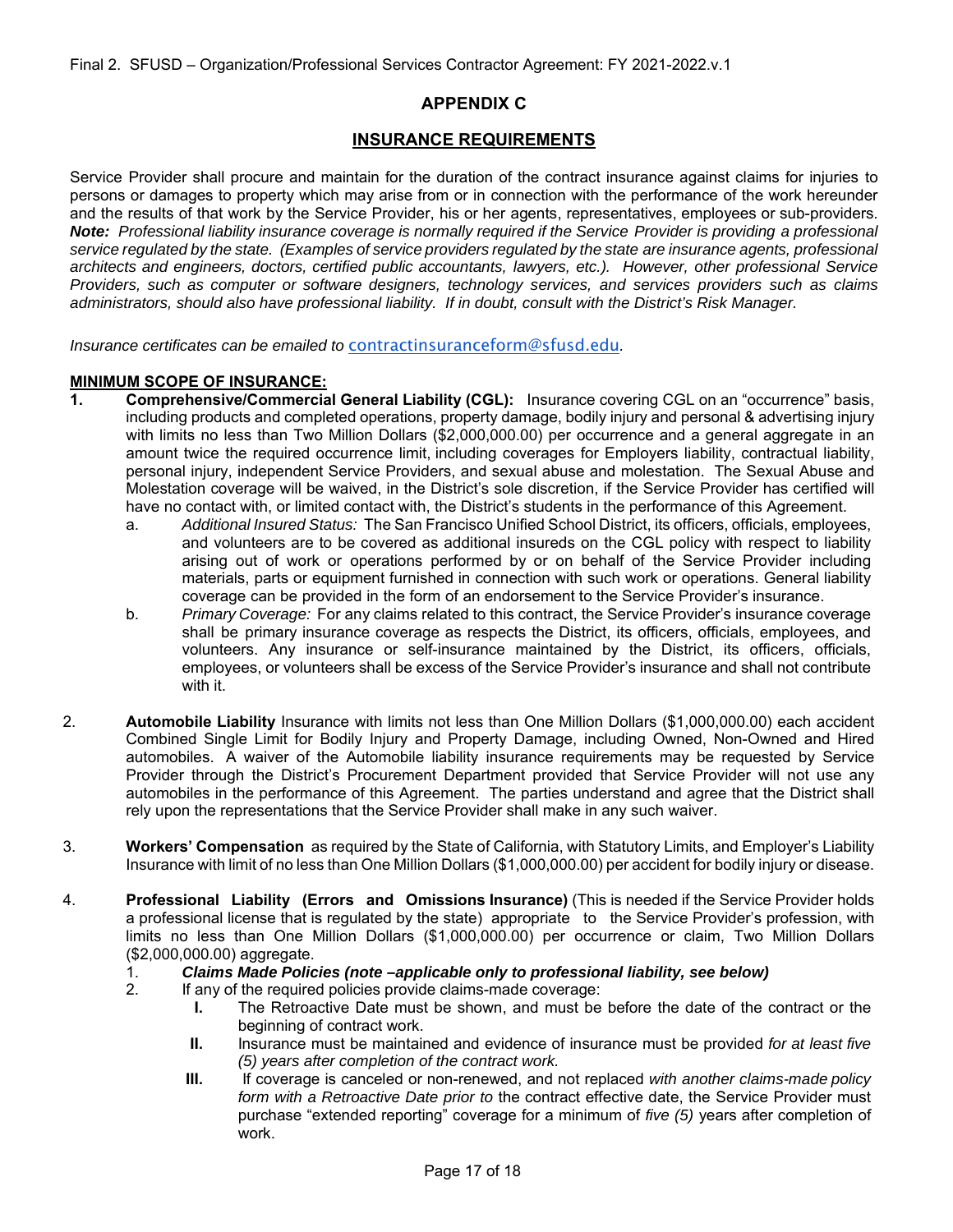Final 2. SFUSD – Organization/Professional Services Contractor Agreement: FY 2021-2022.v.1

Please make sure that the address listed as Certificate Holder is:

San Francisco Unified School District 135 Van Ness Avenue, Room 310 San Francisco, CA 94102

*Broader Coverage:* If the Service Provider maintains broader coverage and/or higher limits than the minimums shown above, the District requires and shall be entitled to the broader coverage and/or higher limits maintained by the Service Provider.

*Waiver of Subrogation:* Service Provider hereby grants to District a waiver of any right to subrogation which any insurer of said Service Provider may acquire against the District by virtue of the payment of any loss under such insurance. Service Provider agrees to obtain any endorsement that may be necessary to affect this waiver of subrogation, but this provision applies regardless of whether or not the District has received a waiver of subrogation endorsement from the insurer.

*Notice of Cancellation:* Each insurance policy required above shall provide that **coverage shall not be canceled, except with notice to the District.** 

*Self-Insured Retentions:* Self-insured retentions must be declared to and approved by the District. The District may require the Service Provider to purchase coverage with a lower retention or provide proof of ability to pay losses and related investigations, claim administration, and defense expenses within the retention.

*Acceptability of Insurers:* Insurance is to be placed with insurers with a current A.M. Best's rating of no less than A:VII, unless otherwise acceptable to the District.

*Verification of Coverage:* Service Provider shall furnish the District with original certificates and amendatory endorsements or copies of the applicable policy language effecting coverage required by this clause. All certificates and endorsements are to be received and approved by the District within thirty (30) days of completion of the executed contract. However, failure to obtain the required documents prior to the work beginning shall not waive the Service Provider's obligation to provide them. The District reserves the right to require complete, certified copies of all required insurance policies, including endorsements required by these specifications, at any time.

*Special Risks or Circumstances:* District reserves the right to modify these requirements, including limits, based on the nature of the risk, prior experience, insurer, coverage, or other special circumstances.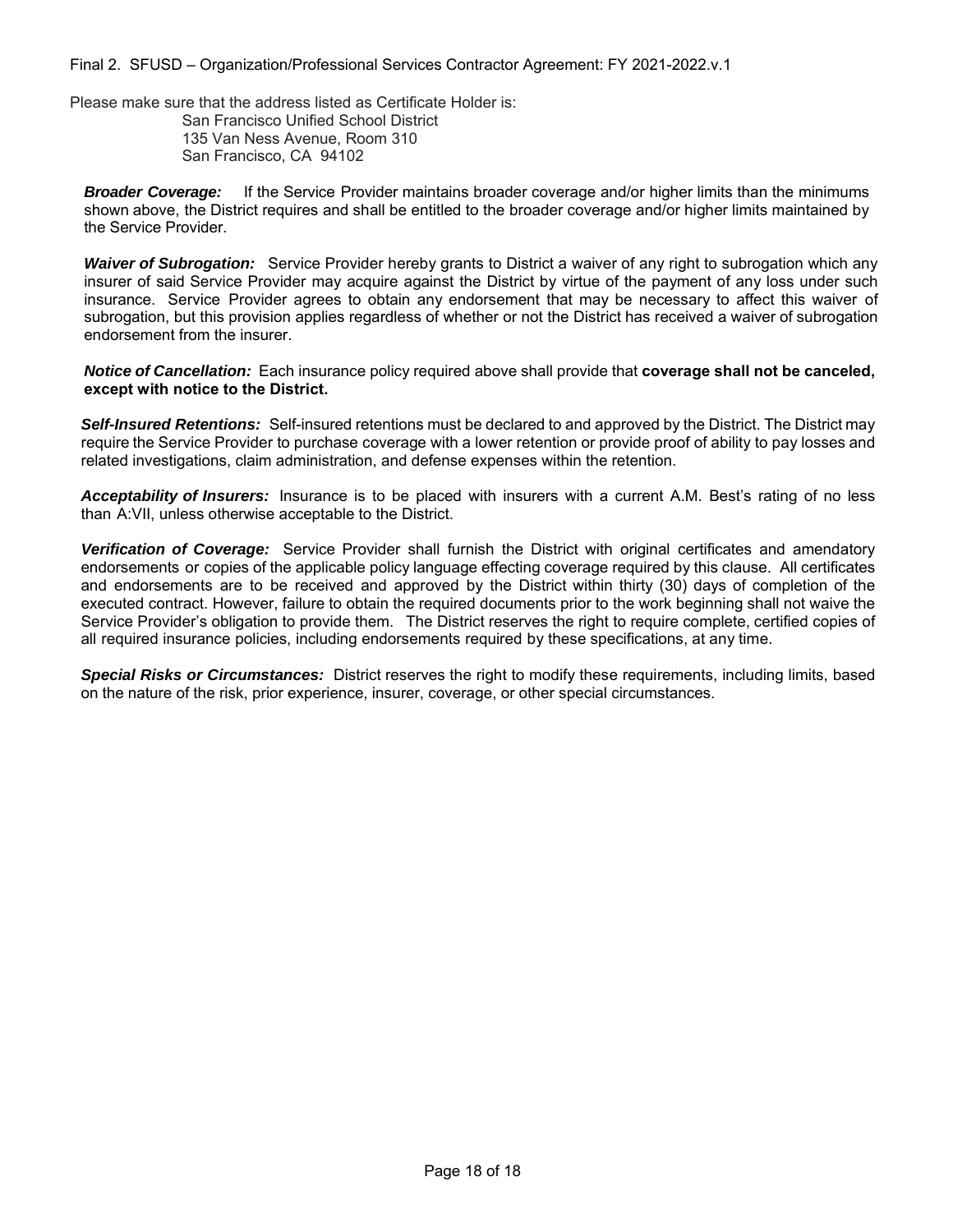# **Subject: Resolution No. 212-2A1**

# **In Response to Ongoing, Pervasive Systemic Racism at Lowell High School**

 Commissioners Alison M. Collins, Gabriela Lopez, Matt Alexander and Student Delegates Shavonne Hines-Foster and Kathya Correa Almanza

**WHEREAS:** Founded in 1856 in San Francisco, Lowell High School is the oldest public high school west of the Mississippi. At the date of its founding, Black, Latinx, Asian and other non-white students were prohibited from enrolling in Lowell High School and all other San Francisco public schools; and

**WHEREAS:** Prior to this year, Lowell was the only high school in SFUSD to use academic criteria for admission. California Education Code Section 35160.5 states that high-demand schools must enroll students through "a random, unbiased process that prohibits an evaluation of whether a pupil should be enrolled based upon the pupil's academic or athletic performance." For this reason, if SFUSD were to return to using academic performance for Lowell admissions, it would be out of compliance with state law; and.

**WHEREAS:** Lowell High School's previous admissions process created a school that does not reflect the diversity of SFUSD students and perpetuates segregation and exclusion. Lowell today enrolls less than 2% Black students, less than 12% Latinx students, and 0.4% Samoan Pacific Islander students, in a district that enrolls 8% Black students, 32% Latinx students, and 0.8% Samoan Pacific Islander students; and

**WHEREAS:** In 1978, the San Francisco branch of the National Association for the Advancement of Colored People ("SFNAACP") filed a class-action lawsuit on behalf of Black families with the U.S. District Court for the Northern District of California, charging the SFUSD, its board members and superintendent, the California State Board of Education and its members, the State Superintendent of Public Instruction, and the State Department of Education with engaging in racially discriminatory practices and maintaining a segregated school system in San Francisco, in violation of the constitutions and laws of the United States and California; and

**WHEREAS:** This lawsuit resulted in a settlement between the SFNAACP and the SFUSD in which both parties submitted to a consent decree which over time "largely achieved the decree's desegregation goals," and resulted in improved academic achievement for Black and Latinx students;<sup>1</sup> and

**WHEREAS:** Despite the settlement of the NAACP lawsuit, the segregation and exclusion of Black and Latinx students at Lowell has been allowed to continue for decades. In 1986, there were 6% Black students and 7% Latinx students at Lowell, in a district that enrolled 21% Black students and 18% Latinx students. Then Superintendent Cortines committed to making Lowell "reflective of all the city's kids," a promise that has been broken now for 35 years<sup>2</sup>; and

**WHEREAS:** Black, Latinx, and Samoan Pacific Islander students in SFUSD often express concern they do not feel physically, emotionally or culturally safe and valued at Lowell; and

**WHEREAS:** In 2016 Black Student Union (BSU) leaders staged a walkout from the school to City Hall after the administration failed to respond appropriately when a student posted a sign in the school's library titled "Black History Month #gang", which included a picture of President Obama and pictures of rappers.<sup>3</sup> Student leader Chy'na Davis, a

<sup>&</sup>lt;sup>1</sup> https://www.clearinghouse.net/detail.php?id=9939

<sup>2</sup> Rand Quinn, *Class Action: Desegregation and diversity in San Francisco Schools*, p. 92 3

https://twitter.com/ABlackCoalition/status/702191547266125824?ref\_src=twsrc%5Etfw%7Ctwcamp%5Etweetembed%7Ct wterm%5E702191547266125824%7Ctwgr%5E%7Ctwcon%5Es1\_&ref\_url=https%3A%2F%2Fwww.motherjones.com%2F politics%2F2016%2F02%2Fhigh-school-activists-walk-out-protest-racist-sign-and-demand-more-black-lives-matter-c%2F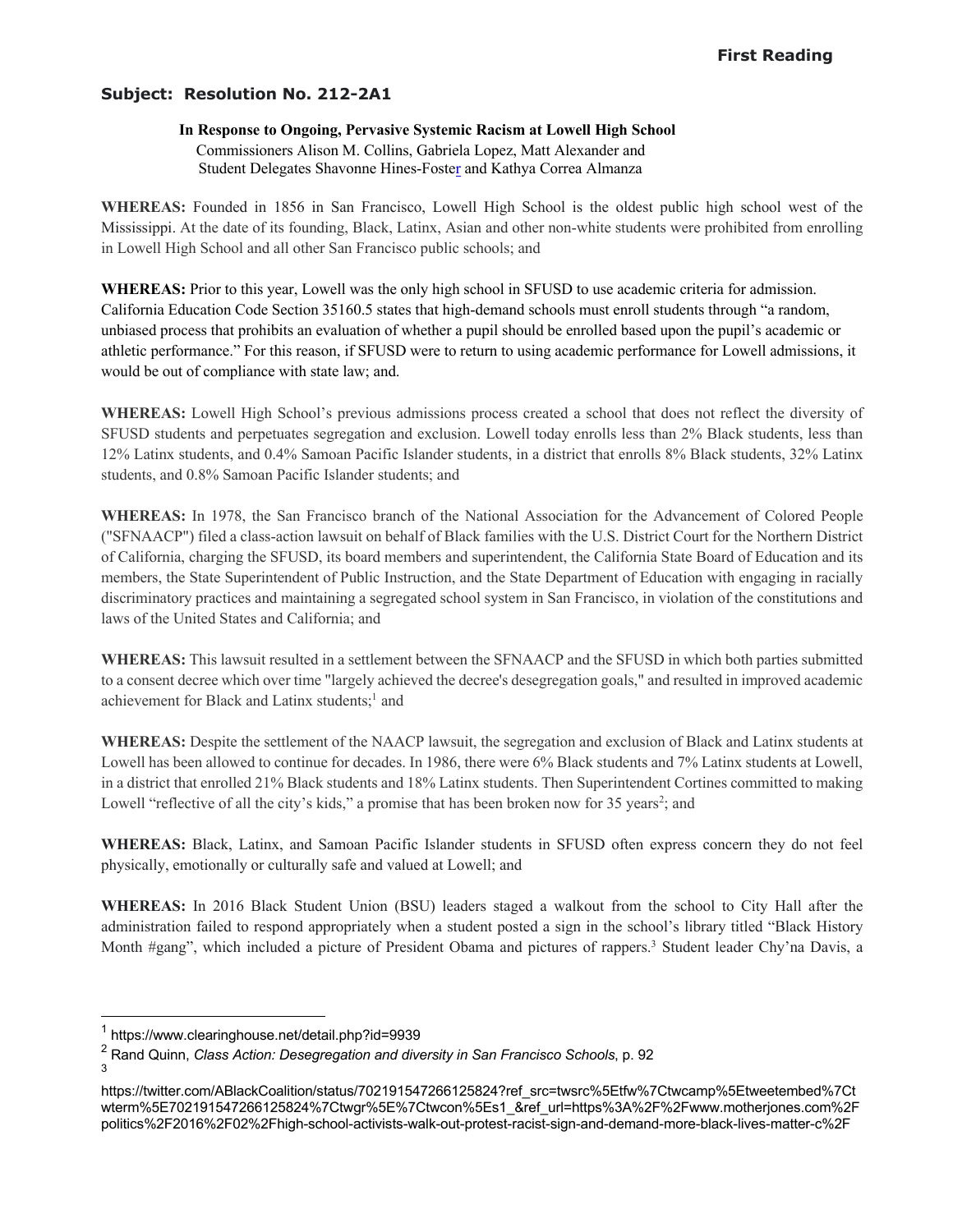sophomore at Lowell High said, "There are so many small, daily incidents and comments that stereotype us." Davis and other members of the Lowell BSU: "We just feel like our individual complaints are not taken seriously by the school;"4 and

**WHEREAS:** The SFUSD responded to the list of student demands presented at a subsequent Board of Education Meeting, yet five years later, many of the actions have not been implemented; and.

**WHEREAS:** In 2020-21 BSU leaders continue to testify at Board of Education Meetings, at school meetings and via social media that they continue to experience ongoing constant racial microaggressions, a term that Ibram X. Kendi, a critical race scholar, says should more accurately be called racist abuse.<sup>5</sup> and

**WHEREAS:** Over the years, Board of Education Commissioners, superintendents, scholars and community members have consistently cited Lowell's selective, exam-based enrollment system as a major contributing factor which perpetuates the culture of white supremacy and racial abuse towards Black and Latinx students.<sup>6</sup> and

**WHEREAS**: Ibram X. Kendi, recently reiterated this assessment in a public statement he read to the Boston School Committee in support of its decision to suspend the exam requirement used in admission to its selective enrollment schools. He stated: "This is the elephant in the room that the people claiming the standardized test is fair do not want to discuss. They will claim white and Asian kids on average score higher on tests because they are smarter or work harder. Meaning Black and Latinx kids are not as smart or not as hard-working. Meaning white and Asian kids are superior. And all these racist ideas from people claiming they are not racist." He then explained that standardized tests were created and popularized by Stanford University psychologist and eugenicist Lewis Terman more than a century ago who believed results of these tests showed "enormously significant racial differences in general intelligence, differences which cannot be wiped out by any scheme of mental culture":7 and

**WHEREAS:** SFUSD is deeply committed to affirming the lives of our students and has been changing our institutional culture to align with that commitment and undo the normalization of inferiority and bias, as evidenced by the Equity Studies Resolution, the Undocumented and Unafraid Resolution, the Safe and Supportive Schools Resolution and the In Support of Creating a K-12 Black Studies Curriculum that Honors Black Lives, Fully Represents the Contributions of Black People in Global Society, and Advances the Ideology of Black Liberation Resolution; and

**WHEREAS**: Lowell High School has often been referred to as SFUSD's "elite" "academic" high school. San Francisco Unified School District does not believe that any student or school is more or less "elite" than any other school. All SFUSD high schools are academic schools; and

**WHEREAS:** Despite the District commitment to Equity for each and every student, not all students have access to the academic offerings that Lowell can provide based on its size and funding sources. The fact that Lowell has a selective enrollment system which excludes students of color, perpetuates the opportunity gap and prevents the District from fulfilling goals outlined in Vision 2025.8

**THEREFORE BE IT RESOLVED:** That Lowell High School will use the regular admissions process that is used by other comprehensive high schools in SFUSD in the 2021-2022 academic school year and beyond; and

**BE IT FURTHER RESOLVED:** That the San Francisco Board of Education will initiate an MOU process with the Education and Civil Rights Initiative (CRI) of the University of Kentucky College of Education, Lexington KY, in collaboration with the SF NAACP, California NAACP and National NAACP to facilitate the creation of a Community Coalition to define and oversee an equity audit and resulting action plan to address the exclusion and ongoing toxic racist

<sup>&</sup>lt;sup>4</sup> https://www.motheriones.com/politics/2016/02/high-school-activists-walk-out-protest-racist-sign-and-demand-more-blacklives-matter-c/

<sup>&</sup>lt;sup>5</sup> Kendi, Ibram X. How to Be an Antiracist. New York, One World, 2019.

 $6$  https://www.sfexaminer.com/news/students-families-call-for-culture-shift-at-lowell-after-racist-incident/

<sup>7</sup> https://www.bostonglobe.com/2020/10/22/opinion/transform-bostons-exam-schools-into-opportunity-schools/

<sup>8</sup> https://www.sfusd.edu/about/our-mission-and-vision/vision-2025